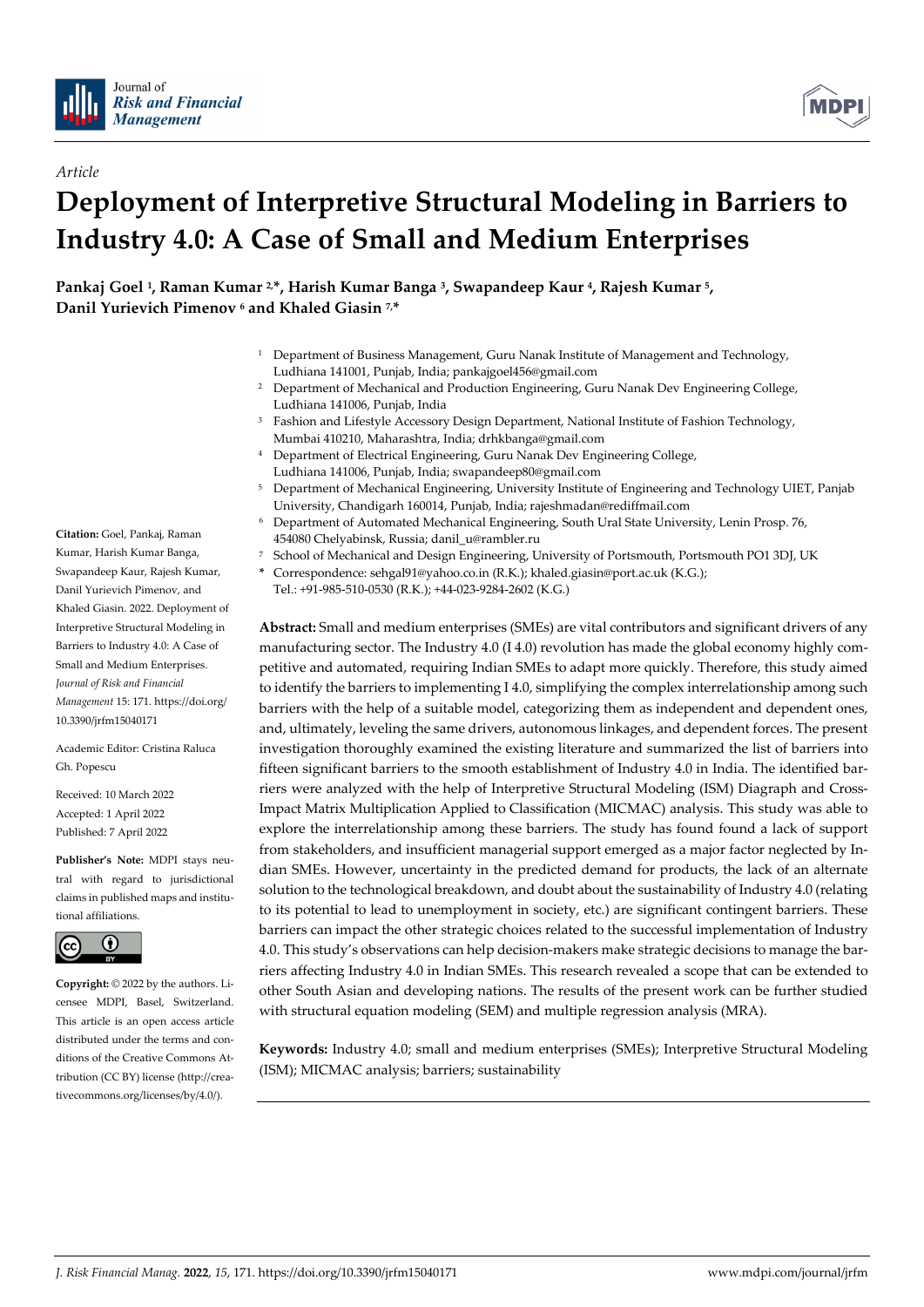## **1. Introduction**

In the modern era, most manufacturing organizations are under intense pressure to achieve sustainable production processes, mass customization, and shortened product life cycles, provide immediate access to customer databases, and engage in intense competition with comparatively lesser times to market. Compared to third-generation hardwired machine automation, the fourth generation (Industry 4.0 or I 4.0) seems well equipped with new software and hardware technologies to deal with the modern manufacturing sector challenges (Pellicciari et al. 2009). The technologies of Industry 4.0 communicate, collect information, and make decisions using cyber–physical systems (Lee et al. 2015). Applying advanced artificial intelligence to production processes and real-time customer demand management adds advantages to existing supply chain management (SCM). Despite the prospective characteristics of I 4.0, there is a need to cope with intense pressure on sustainability in relation to production, processes, prices, customer retention, logistics, and operations (Vaidya et al. 2018).

In recent times, the internet of things and cyber–physical systems have changed the overall attention of manufacturing organizations. Globally, there is no standard definition of smart technologies (Jain et al. 2017). 'Industry 4.0', 'Integrated Industry', or 'Smart factory' that can uphold the entire product life cycle from designing an article to its delivery are commonly used technical terms (Hofmann and Rüsch 2017). The world is struggling to cope with emerging technologies, dynamic processes, novel terminologies (Syreyshchikova et al. 2021b; Tayal et al. 2021), and intense competition in terms of service and quality (Tripathi et al. 2021a). On the same grounds, Indian manufacturing organizations find it challenging to adapt to changing customer needs these days. The new and advanced innovative industrial environment leaves no choice for traditional industries other than to adapt. Technologies such as Industry 4.0, smart manufacturing (SM), 3D printing, IoT, and cyber–physical systems are frequently becoming part of routine processes. Whether large or small, these industries now realize the immediate benefits of this new revolution. Rajput and Singh (2019) analyzed various enablers of Industry 4.0 in Indian manufacturing organizations. Industry 4.0 can also influence supply chain management in a manufacturing organization. With the help of this concept, industrial managers can increase the efficiency, flexibility, and responsiveness of systems and environmental measures (Pedersen et al. 2016). Dutta et al. (2020) considered the priorities of Indian SMEs for digital transformation.

Indian manufacturing organizations are in the pioneering stage of the implementation of I 4.0. Therefore, there is a need to discuss strategies, guidelines, and support technologies (Marques et al. 2017). In the Indian manufacturing sector, there is a massive gap in the implementation of the paradigm technologies of Industry 4.0 (I 4.0). Some researchers found India to be stuck in the second and third industrial revolutions in the manufacturing area. On the other hand, Germany is at the apex of the global manufacturing environment (Pfohl et al. 2017). Therefore, manufacturing organizations need to be technically innovative, focusing on research, development, and better decision making (Feng et al. 2018). In recent times, the focus on the circular economy has increased. Thus, establishments have begun to explore the barriers and challenges of the idea of a circular manufacturing economy in terms of its social, environmental, and economic aspects (Kumar et al. 2019). With the growing global rivalry in the international manufacturing network, there is a dire need to examine the drivers, barriers, and challenges of the manufacturing sector (Mishra et al. 2019). The implementation of ISM and its future prospects have been well explained (Kumar and Goel 2021).

Hence, the present research focuses on investigating the barriers to implementing I 4.0 in the context of the present industrial system in the Indian economy. The motivation behind selecting only Indian industry is that India consists of almost 70 million small and medium enterprises, the second-largest number after China. This figure represents much of the sources of employment in the Indian sub-continent, including both organized and informal labor. However, it is challenging to study the entire manufacturing sector, which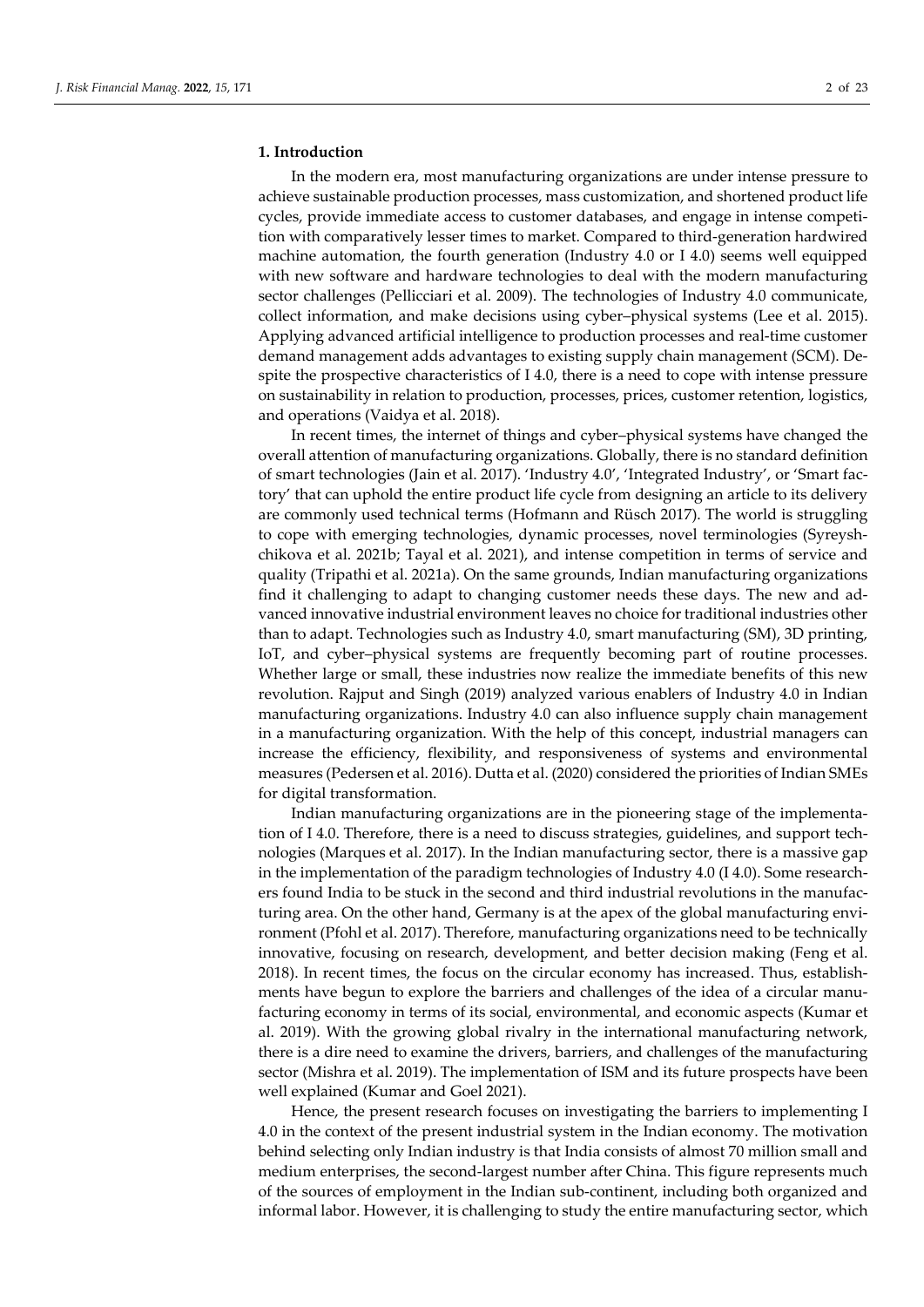comprises large, medium, and small enterprises. Henceforth, this paper will only focus on small and medium enterprises, where installation and automation are still a dream and a big challenge. In India, there are many SMEs in organized and unorganized sectors, the study of which only requires a lot of effort, pain, and patience. The challenges faced by these enterprises are quite different from those of large enterprises. These challenges pose many barriers to implementing the I 4.0 paradigm in Indian SMEs. The research question was formulated as below:

**RQ1:** What are major and minor barriers to adopting Industry 4.0 in the Indian Small-Scale sector?

Identifying these barriers, will assist industrialists in understanding the emergence of these issues, their actual and required potential to deal with such barriers, and the intensity of each barrier, and will help them make decisions on alternative and corrective actions and follow-up strategies. It will also help policymakers decide on appropriate policies and strategies at the national level to create a conducive environment for adopting I 4.0 in their industries to cope with the global environment.

**RQ2:** What are the major autonomous and dependent barriers to adopting Industry 4.0 in the Indian Small-Scale sector?

Once these barriers are identified, identifying autonomous and dependent barriers will help strategists frame the necessary course of action. In addition, the identification will help strategists to understand the intensity of the actions required to overcome these barriers. Therefore, this study has limited its scope to identifying the barriers in small and medium manufacturing enterprises (SMEs).

This study involved a rigorous survey of existing literature (discussed in Section 2) in this regard to identify barriers. Similar variables (barriers) identified by various authors in their respective works were grouped under one heading and given a common name.

## *1.1. Identification of Research Gaps*

Undoubtedly, modern industries are moving toward adopting I 4.0 in their existing manufacturing systems. SMEs are also struggling hard in terms of their adoption, awareness, and applications. Most of the applicability of I 4.0 has been studied as a whole, and little effort has been made to understand SMEs' needs and problems in general and a developing nation such as India in particular. Apart from this, a comprehensive survey of literature on I 4.0, SMEs, ISM, and MICMAC analysis showed little interaction. Hence, owing to the dearth of a structured study, the present study attempts to fill this gap with its requisite outcomes.

#### *1.2. Research Motivation, Objectives, and Intended Contribution of the Study*

These research gaps have motivated the direction of research, identification and frame of the research objectives, and the intended contribution of the current investigation. Therefore, this study has proceeded with the following research objectives:

- To identify the barriers to I 4.0 in the case of Indian SMEs;
- To model these barriers to I 4.0 with the help of ISM;
- To plot these I 4.0 barriers on four clusters using MICMAC analysis.

## *1.3. Expected Contributions of the Study*

Despite numerous studies discretely conducted on SMEs, I 4.0, ISM, and MICMAC analysis in the recent past, there is a lacuna in terms of a collective effort of all these in a single study. Our extensive literature survey revealed that none of the structured studies generated desired results. Hence, the present study will fill this gap and intends to deploy ISM to implement I 4.0 barriers in Indian SMEs. This study will:

- Summarize the variables drawn from literature acting as barriers to implementing I 4.0.
- Draw the driving and dependent barriers to I 4.0 applicability in Indian SMEs.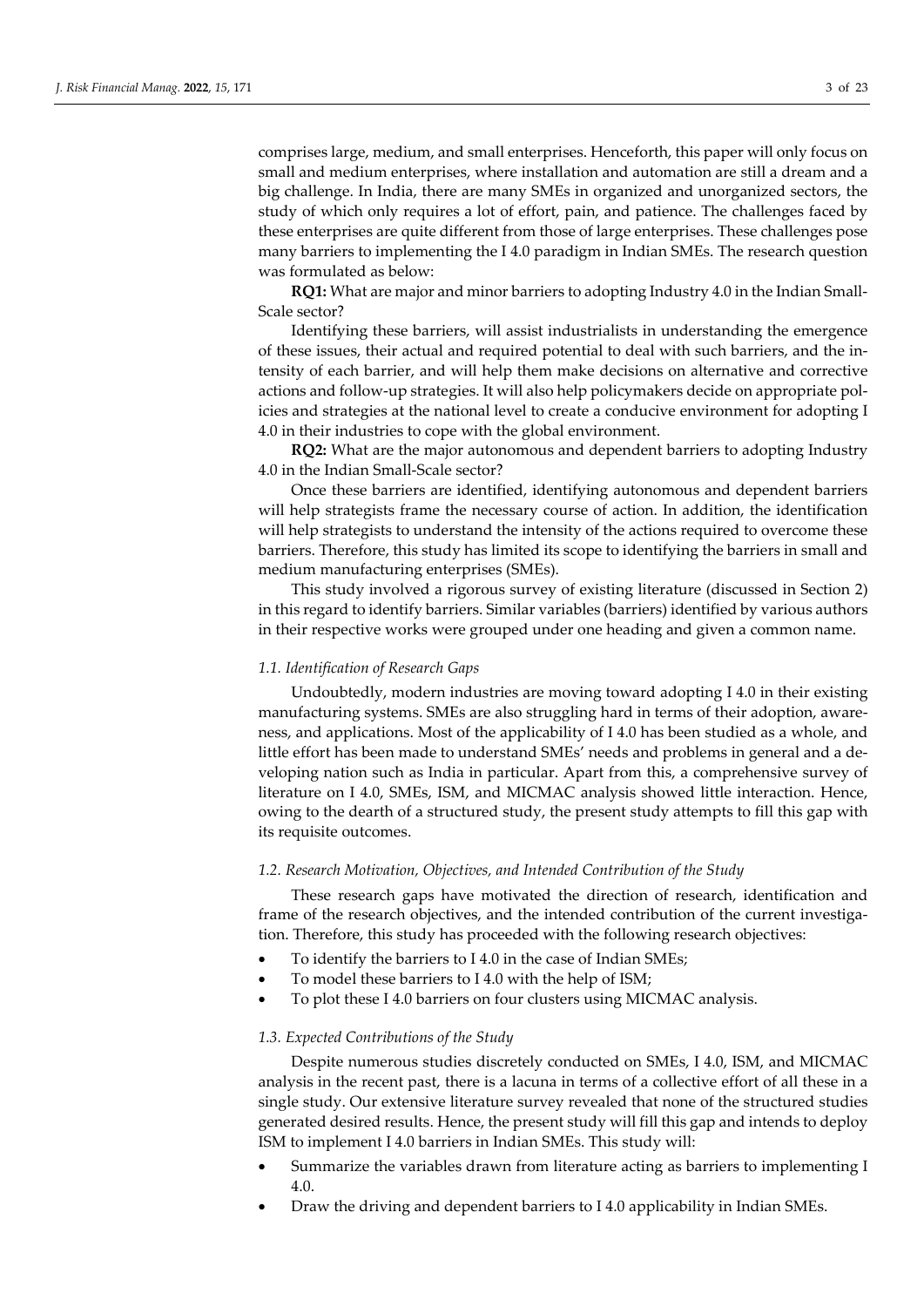Help policymakers and other stakeholders make relevant decisions while implementing I 4.0 in their units.

In this study, the authors identified fifteen variables that affect barriers to I 4.0 in Indian small and medium manufacturing organizations. Further authors have analyzed the interrelation of the different challenges by using Interpretive Structural Modeling (ISM). This methodology also provides driving and dependence power by providing structural visualization among the challenges. Thus, this study will help the Indian manufacturing concerns, the espousal of the I 4.0 practices, and effectively resolve the different challenges.

Further, Section 2 of this article discusses the theoretical framework comprising the essential literature survey and identifies barriers to enacting I 4.0. Then, Section 3 describes the examination methodology of ISM techniques. Section 4 talks about the application of methods and the result obtained. Section 5 deals with the results and discussion on the upshots, Section 6 discusses the managerial implications, and lastly, Section 7 presents concluding remarks, limitations, and the future scope of research.

## **2. Literature Review**

This study has examined the barriers to implementing I 4.0 in Indian SMEs. Hence, this study surveyed already published literature available on various databases. Therefore, the literature survey comprised two phases. Phase I explored all related publications. Phase II dealt with screening publications related to ISM's deployment in the case of I 4.0 implementation in SMEs. This survey, in brief, is shown in Figure 1, explaining the process of the study of existing literature.

## *2.1. Division of Existing Published Literature*

The entire survey of the existing literature passed through three processes, viz, the Exploration Phase, Shepherding Phase, and Final Phase, which are discussed below:

## 2.1.1. Exploration Phase

This study extensively reviewed the existing literature on barriers discussed by academicians, industry experts, and other research scholars. A comprehensive visit was made to the literature available on well-known electronic published databases, including Springer, Elsevier, IEEE, Taylor and Francis, Emerald, MDPI, Inderscience, ABDC Journals, etc. The sole purpose was to avoid skipping any significant paper drawing barriers to I 4.0. The survey of these databases to identify the barriers included 2012 to 2021. Another survey was also made to determine the scope of applicability of ISM and MICMAC analysis on the barriers identified. This survey was made for the period 1976 to 2021 on the same databases to assure the applicability of these two tools to the barriers of I 4.0.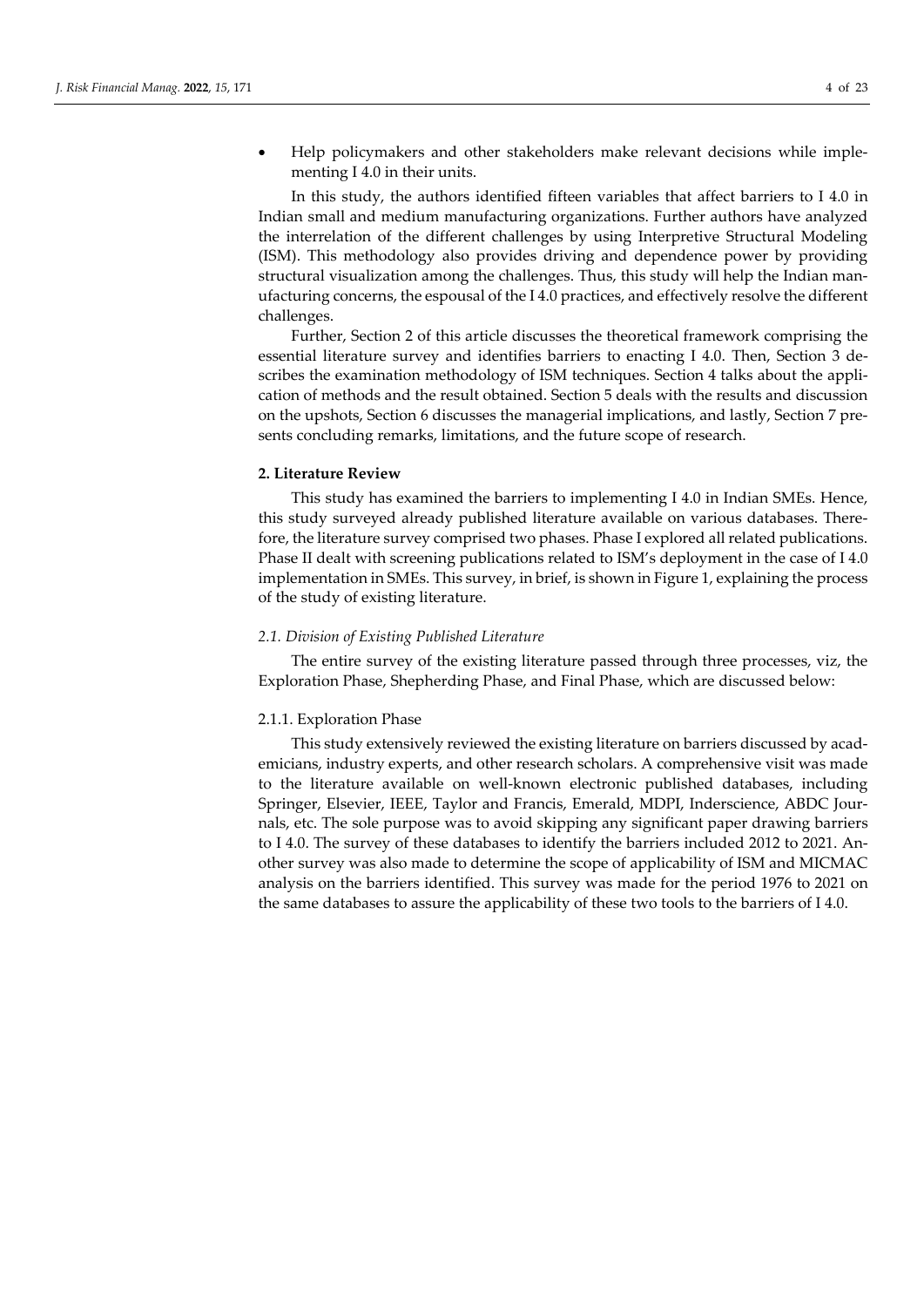

Figure 1. Process of the survey of the existing literature.

## 2.1.2. Shepherding Phase

The next step in the literature survey was to select research publications related to I 4.0. Hence, this study used keywords such as I 4.0, SMEs, ISM, and MICMAC analysis. However, this study only published research papers on these databases and left all other articles, books, and conference proceedings. Moreover, the language of the paper was restricted to English only.

# 2.1.3. Final Phase

In this phase, relevant studies were shortlisted, and enablers or barriers were explored in the one-to-one analysis of each publication. This study proceeded with articles discussing barriers related to I 4.0. Further, the study has screened to the level of SMEs only and finally wrote them down on paper to give them a common name and platform that represented barriers. The viability of ISM and MICMAC analysis was also explored from other papers in numerous disciplines on the record available on these databases. This study finally drew 15 challenges/barriers to I 4.0 in a global scenario.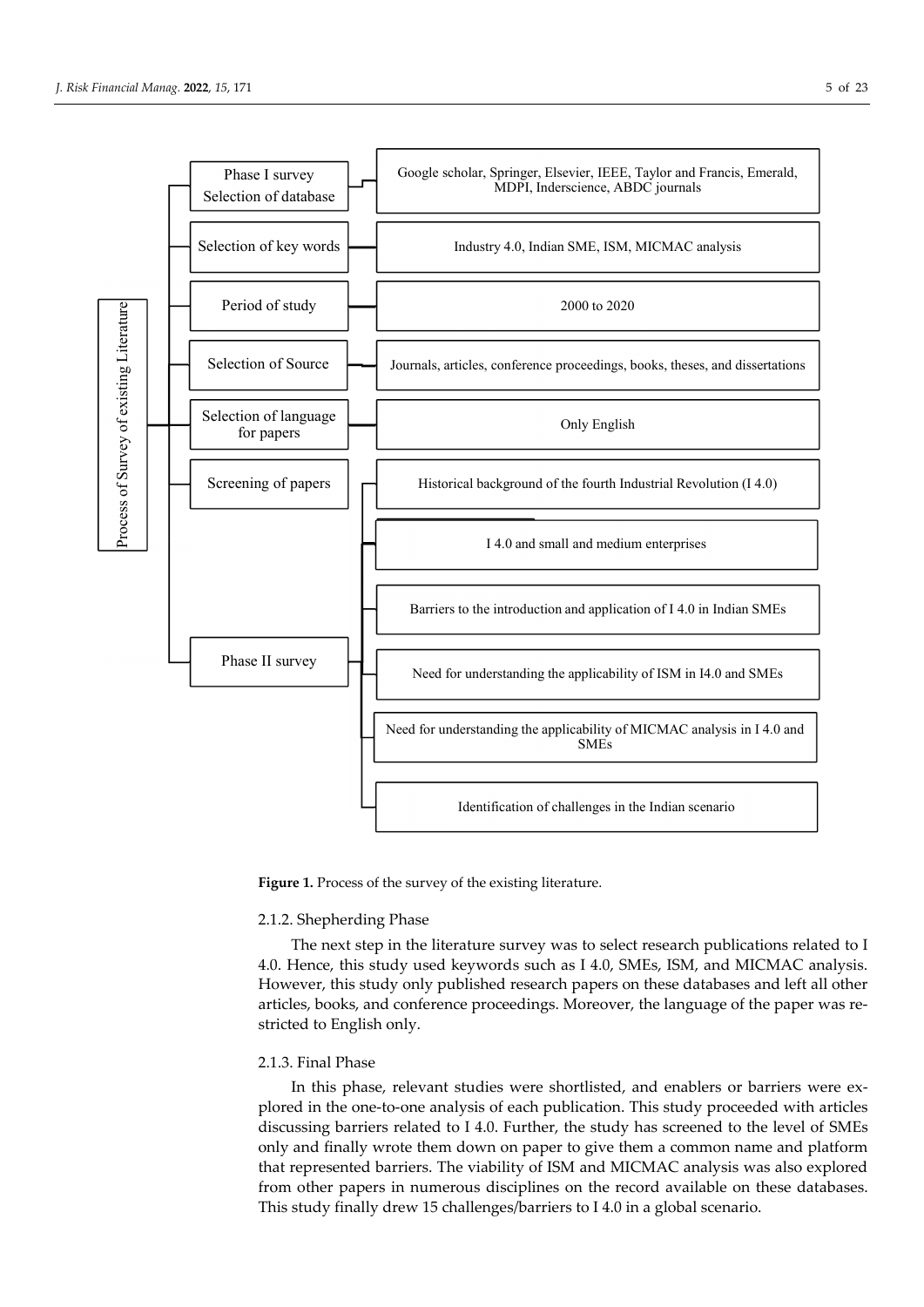## *2.2. Historical Background of the Fourth Industrial Revolution (I 4.0)*

The credit to introduce the fourth generation of the industrial revolution goes to the beautifully designed high-tech strategy of a team of scientists and the German government in 2011. Later, this revolution spread like wildfire due to manufacturing concerns and was thus adopted by developed nations faster. However, developing nations struggle to adopt it and its conceptual requirements. This technique has an initial goal of complete automation, digitalization, machine-to-machine communication, internet of things (IoT), robotics (Pedersen et al. 2016), information revolution, transparency, etc. A significant combination of cyber–physical systems (CPSs) (Lee et al. 2015), IoT (Vaidya et al. 2018), and cloud computing will make a factory smart (Lee et al. 2015), auto-driven, auto-adaptative in manufacturing (Pellicciari et al. 2009), require less human intervention (Pedersen et al. 2016), offer customized production (Kumar et al. 2020b), harness real-time opportunities (Almada-Lobo 2016), and enhance productivity (Hofmann and Rüsch 2017). Rüßmann et al. (2015), Saucedo-Martínez et al. (2018), and Öner et al. (2018) considered big data and analytics, autonomous robots, simulation, horizontal and vertical integration systems, cyber security, additive manufacturing, augmented reality, cloud computing, mobile technologies, artificial intelligence, radio frequency identification, etc., as essential for setting up of I 4.0 in any organization. Once implemented in letter and spirit, this revolution can take global manufacturing to new heights. However, the applicability of I 4.0 differs from one organization to another organization depending on its size.

## *2.3. Industry 4.0 and Small and Medium Enterprises*

The contribution of SMEs to the economic growth of any nation cannot be ignored at all (Singh et al. 2021). However, it has been a tendency that significant concerns are mostly capital intensive and require many assets. Replacement with complete automation of these assets requires enormous funds and a distinct agenda (Haug et al. 2011). The pressure to work in the atmosphere of I 4.0; willingness to accept risk with open arms; effective knowledge, skills, and adequate support from top management; availability of the right competence; sufficient motivation; economic freedom, etc., make any industry ready for I 4.0. However, SMEs target their niche market and are very narrowly infused with their structure (Stentoft et al. 2021). However, ignorance and non-readiness for the next generation of industry transformation are major obstacles. In SMEs, economies of scale are less than large concerns. Hence, I 4.0 proves less advantageous to them (Chonsawat and Sopadang 2020). However, economies have been opened to a new era of information and transparency, making it difficult for small and new enterprises to stand in the queue of competition. Hence, if these SMEs perceive the success rate of this revolution precisely, they will be able to improve their product quality, time savings, cost savings, on-time processes, prolonged customer relationships, etc. (Truong and Khai 2020). However, these SMEs have lower penetration and implementation levels, and technology accessibility depends on the economies and investment returns (Pech and Vrchota 2020). Several barriers often restrict these industries from successfully implementing the I 4.0 system in their existing structure. These barriers are primarily interrelated and dependent upon each other. This relationship among barriers through the method of ISM is explained in the following subsection.

## *2.4. Barriers to the Introduction and Application of I 4.0 in Indian SMEs*

It has been observed from the published literature that most SMEs are quite ignorant about the procedure and applicability of I 4.0 in their organizational systems (Lee et al. 2015). Certain institutions are keen but do not receive adequate managerial support from senior executives (Sima et al. 2020). They are still orthodox and lack an understanding and adaptable approach. Little knowledge (Dutta et al. 2020) about the technicalities and adequate funds' availability further worsens their approach to change. The introduction of IoT and CPS requires huge funding and even support from government machinery, at the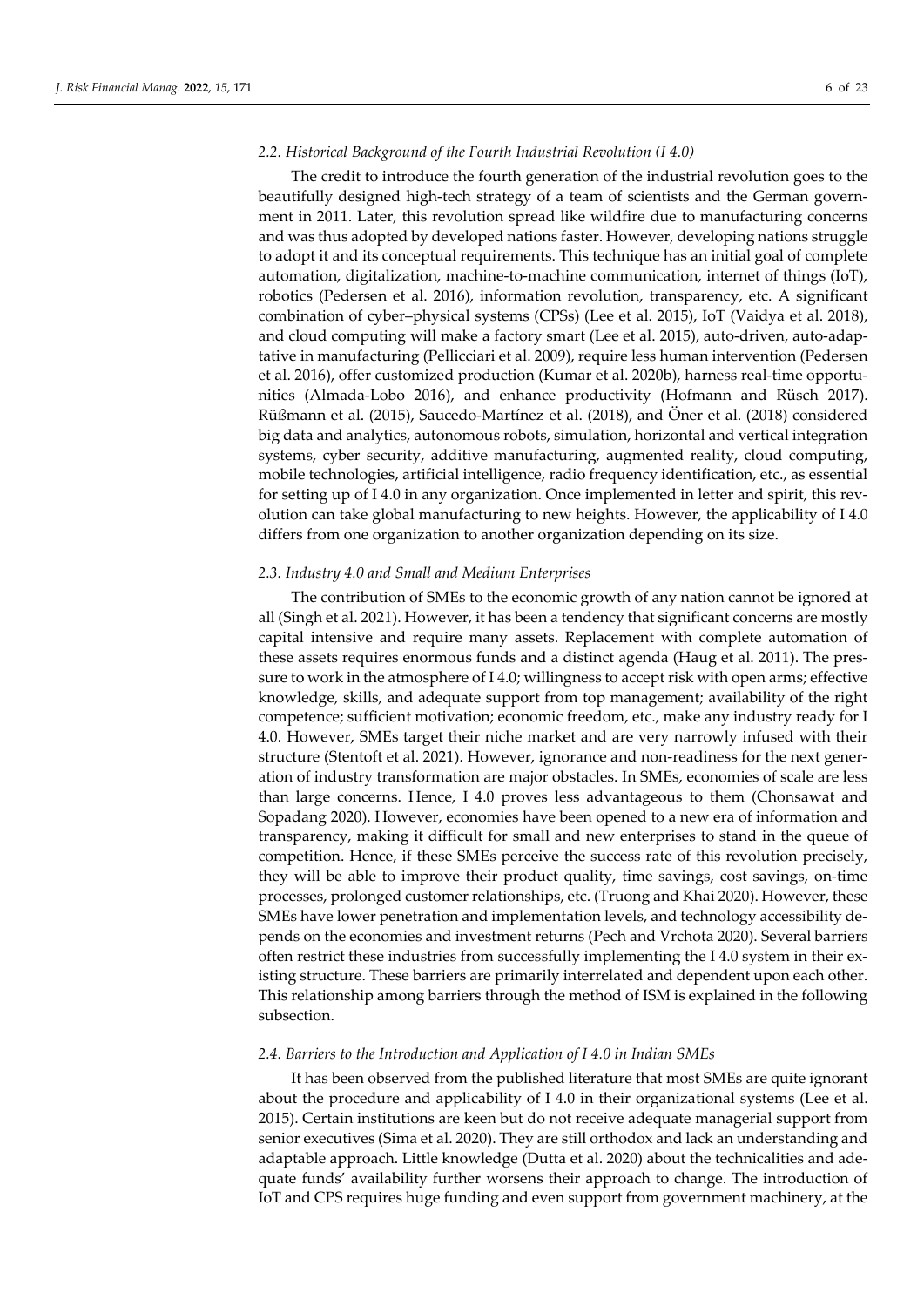ground level, missing and not reaching the ultimate user (Kumar et al. 2019). Once implemented, the whole production mechanism changes and demands enormous investment in research and development (Lee et al. 2015). The lack of long-term vision and enthusiasm among stakeholders in these SMEs makes it quickly uninteresting. Another aspect is that the owners and managers of these SMEs are not adequately qualified and less trained in establishing IT-based infrastructure (Sima et al. 2020). Additionally, there is no coordination and association between SCM members (Phuyal et al. 2020). There is a massive fear among these SMEs regarding the successful implementation of I 4.0 in their system due to factors such as rising unemployment, doubt about sustainability (Tripathi et al. 2021b), alternate solutions in the case of technical breakdowns, uncertain demand, and the overstocking of final products in their warehouses (Kamble et al. 2018).

#### *2.5. The Need for Understanding the Applicability of ISM in I4.0 and SMEs*

Keeping in mind the pros of the ISM technique in establishing and identifying the relationship between the issues related to the problem at hand, this technique was deployed in the present investigation. These issues are often interwoven with the contextual and subservient relationship. Some of the issues are so complex that their presence simply complicates the whole structure of the entire system (Syreyshchikova et al. 2021a). Hence, it becomes difficult to articulate the vague system. Here, the method of ISM proves as a panacea and helps identify, refine, build, and transform a vague system into a visible and properly defined model. Moreover, ISM helps explain the complexity lucidly involved in various issues.

The technique of ISM was developed by Warfield (1974) to describe the interrelationship needed to form a single digraph from two other known diagraphs. Using logic equations developed an interconnection matrix that formed a well-defined structure. This structure is identified within the existing system involving complex issues (Farris and Sage 1975; Syreyshchikova et al. 2021c). Since the inception of this technique, many scholars and authors have widely used it to explain the complex, subordinate, inter-woven relationships among the challenges, barriers, drivers, or other issues under their consideration. Vendor selection, lean six sigma enablers, sustainable supply chain practices, lean manufacturing, customer-centricity, IoT in smart cities, knowledge management in the automobile industry, etc., are just a few examples where authors have recently used this technique to explain relationships (Mandal and Deshmukh 1994; Janssen et al. 2019). The importance of variables was determined by structural equation modeling (SEM) on Industry 4.0 and the digitalization of product customization processes (Pech and Vrchota 2022). A framework for mass personalization production based on Industry 4.0 was presented (Wang et al. 2017).

Moreover, this technique can explain relationships in real-life situations and better analyze and explain them (Kaswan and Rathi 2019). The present study also deals with the complexities and subjective relationship among barriers to adopting I 4.0 in SMEs in India. This robust technique, i.e., ISM, can explain the possible reasons for the non-adoption of I 4.0 in Indian SMEs and identify major and minor barriers to its successful implementation. The literature review on SMEs, barriers to implementing I 4.0 in these SMEs, and a detailed survey of ISM applications show that this technique can be effectively used in the present research work.

#### *2.6. Need for Understanding the Applicability of MICMAC Analysis in I 4.0 and SMEs*

MICMAC analysis is a method to validate the indirect relationship developed by the interpretative structural modeling technique. Duperrin and Godet developed this system for the comprehensive multiplication of available interconnected matrices in 1973. Unlike the ISM approach, this method explains the importance of issues at hand by the indirect interrelationships between them. This analysis is also popularly called Gray Area Exploration. The deployment of a graph with the driving dependence power of issues helps to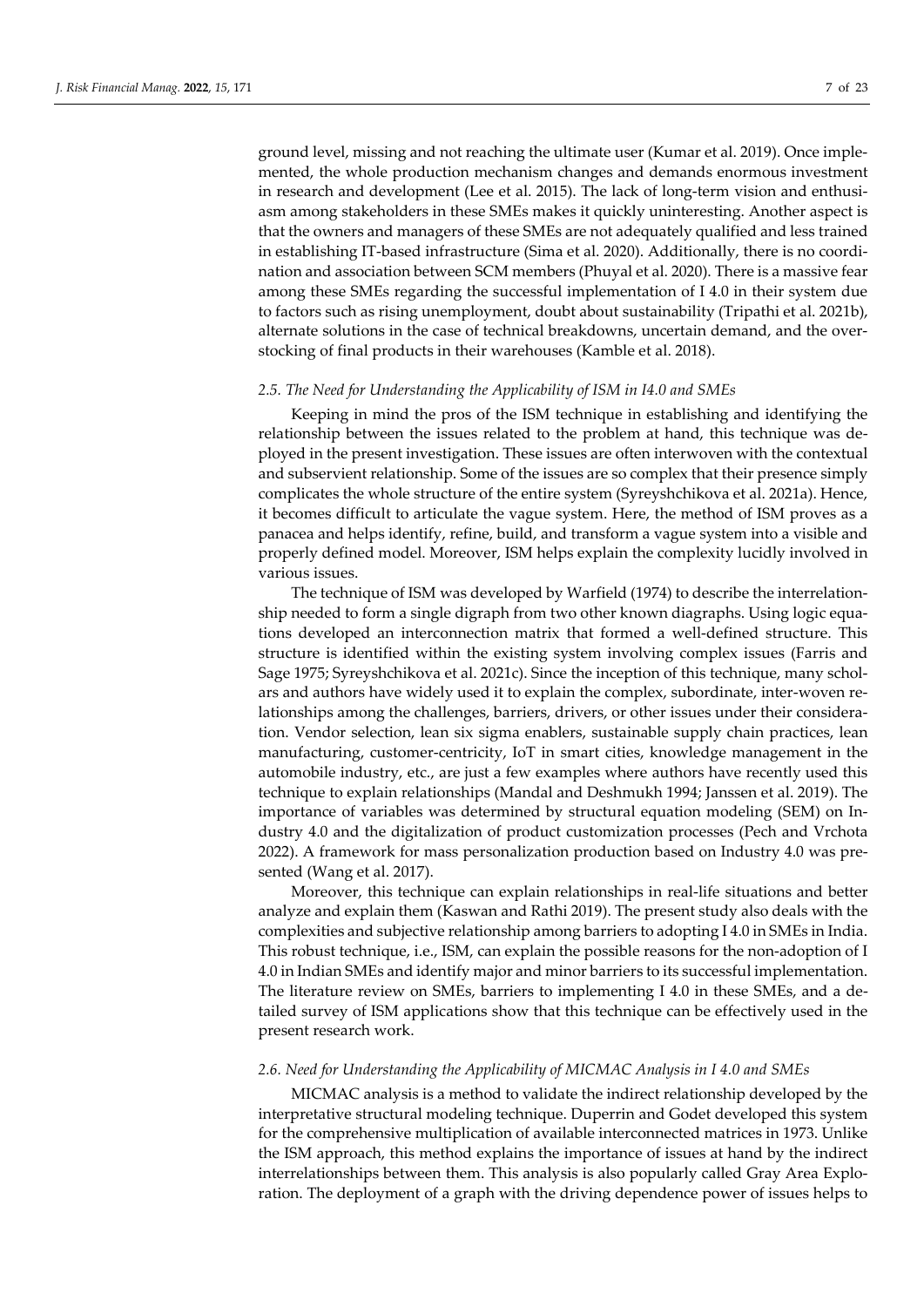reach a valid conclusion. Hence, MICMAC analysis often supplements the ISM approach in explaining major and minor complex driving and dependence powers problems.

Moreover, MICMAC analysis helps group issues related to dependent and independent variables studies. This analysis finds its place in understanding driving and dependence power in several areas comprising knowledge management variables (Singh et al. 2003), Green SCM (Diabat and Govindan 2011), I 4.0 (Kamble et al. 2018), cold supply chain management (Sharma et al. 2021), lean construction, etc. Furthermore, this analysis has been widely applied in finding the enablers of I 4.0, IoT, CPS, and automation in various industries (Kamble et al. 2018). The present study also investigates various barriers to the non-adoption of I 4.0 in Indian SMEs. The review of existing literature on SMEs, barriers to implementing I 4.0 in these SMEs, and a detailed survey of MICMAC analysis and their applications show that this technique can be effectively used in the present research work. The identified barriers are discussed in the following sub-section.

#### *2.7. Identification of Challenges in the Indian Scenario*

Different researchers have observed different challenges for I 4.0. For example, Almada-Lobo (2016) and Kamble et al. (2018) marked that a lack of awareness of the implications of I 4.0 is proving to be the biggest challenge for existing and upcoming SMEs, and they need to adopt these technologies with a strong focus on research and development. On the other hand, Feng et al. (2018) suggested improper or insufficient top management support for adopting new technologies. In addition, there is a lack of knowledge and longterm benefits of I 4.0-based know-how (Battaglia et al. 2018).

The authors focused on the need for training in modern technologies. The fund allotment for I 4.0 is very small, while investment requirements are very high. Therefore, there is a need for more fund allotment for these technologies (Almada-Lobo 2016; Prajapati et al. 2019). The lack of awareness of government policies on I 4.0 adoption is also a considerable challenge. Government support for manufacturing organizations is also vital (Jain et al. 2016; Pfohl et al. 2017). With the lack of dedicated resources, the quality of research is affected. Quality research on I 4.0 is the need of the hour. Therefore, the authors suggested quality research on I 4.0 technologies (Almada-Lobo 2016; Luthra and Mangla 2018). Feng et al. (2018) and Luthra and Mangla (2018) explained that small and medium manufacturing organizations believe in short-term planning, while I 4.0 requires longterm implementation planning. Therefore, the researchers suggested long-term planning for the implementation of I 4.0. However, (Pfohl et al. 2017) highlighted information technology infrastructure-based issues in small and medium manufacturing organizations, such as weak network connectivity. They suggested robust network connectivity and smooth and fast information flow. Feng et al. (2018) found a great shortage of skilled and efficient personnel in novel technologies. This study also stressed the necessity of adequate training on technologies and know-how of I 4.0 for personnel at the site or office. Fifteen challenges found through the literature review and experts' opinions on I 4.0 implementation in Indian SMEs are discussed in Table 1.

| Challenges Affecting the Implementation of I  | Reference                                             |
|-----------------------------------------------|-------------------------------------------------------|
| 4.0                                           |                                                       |
|                                               | (Almada-Lobo 2016; Hofmann and Rüsch 2017; Luthra and |
|                                               | Mangla 2018)                                          |
| Little managerial support                     | (Feng et al. 2018; Luthra and Mangla 2018)            |
| Little technical knowledge                    | (Marques et al. 2017; Prajapati et al. 2019)          |
| Insufficient funds                            | (Dalmarco et al. 2019; Prajapati et al. 2019)         |
| No clear government policies                  | (Luthra and Mangla 2018)                              |
| Lesser resources for research and development | (Almada-Lobo 2016; Prajapati et al. 2019)             |
| No solid, long-term vision                    | (Feng et al. 2018; Luthra and Mangla 2018)            |
|                                               | Little awareness                                      |

**Table 1.** Challenges affecting the implementation of I 4.0.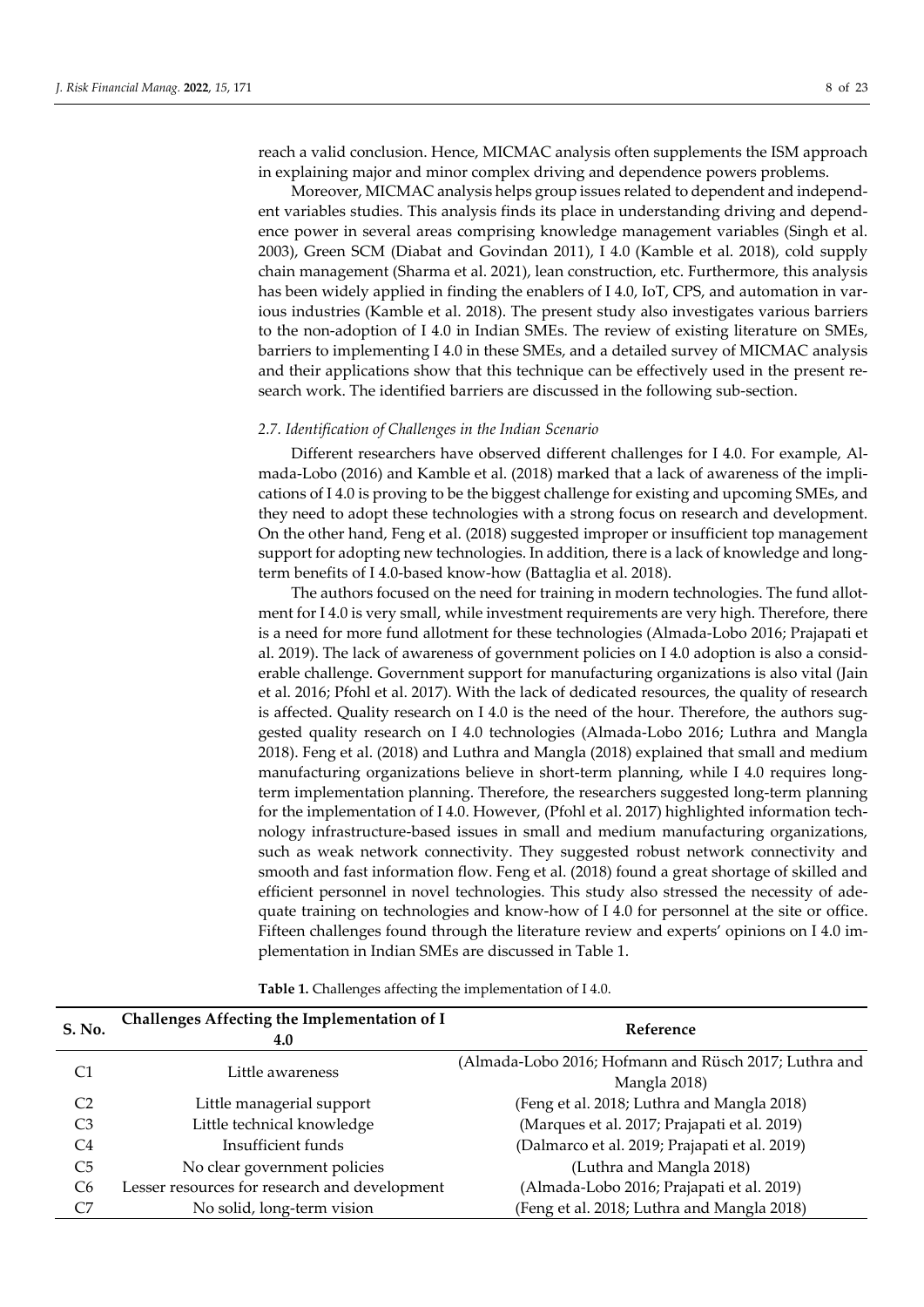| C8  | Little enthusiasm from stakeholders                           | (Marques et al. 2017; Prajapati et al. 2019) |
|-----|---------------------------------------------------------------|----------------------------------------------|
| C9  | Lack of IT-based infrastructure (software and<br>hardware)    | (Pfohl et al. 2017; Sharma et al. 2020)      |
| C10 | Untrained and unskilled personnel                             | (Luthra and Mangla 2018; Sommer 2015)        |
| C11 | Little coordination and association between SCM<br>members    | (Prajapati et al. 2019)                      |
| C12 | Leading to unemployment in society                            | (Satapathy 2017; Zezulka et al. 2016)        |
| C13 | Doubt about the sustainability of I4.0                        | (Jain et al. 2016; Pfohl et al. 2017)        |
| C14 | Lack of alternate solutions to the technological<br>breakdown | (Prajapati et al. 2019)                      |
| C15 | Uncertain predicted demand for a product                      | (Luthra and Mangla 2018)                     |

# **3. Material and Methods**

The whole process of the present investigation is shown in Figure 2.



**Figure 2.** Material and methods used in the present investigation.

# *3.1. Research Design*

This study identified the research gap (already mentioned above) based on an extensive literature survey that outlined research motivation in terms of the objectives and intended contributions of the present investigation, discussed in the previous section.

This present investigation exclusively focuses on understanding the barriers to implementing I 4.0 in Indian SMEs. These barriers were scrutinized thoroughly to compre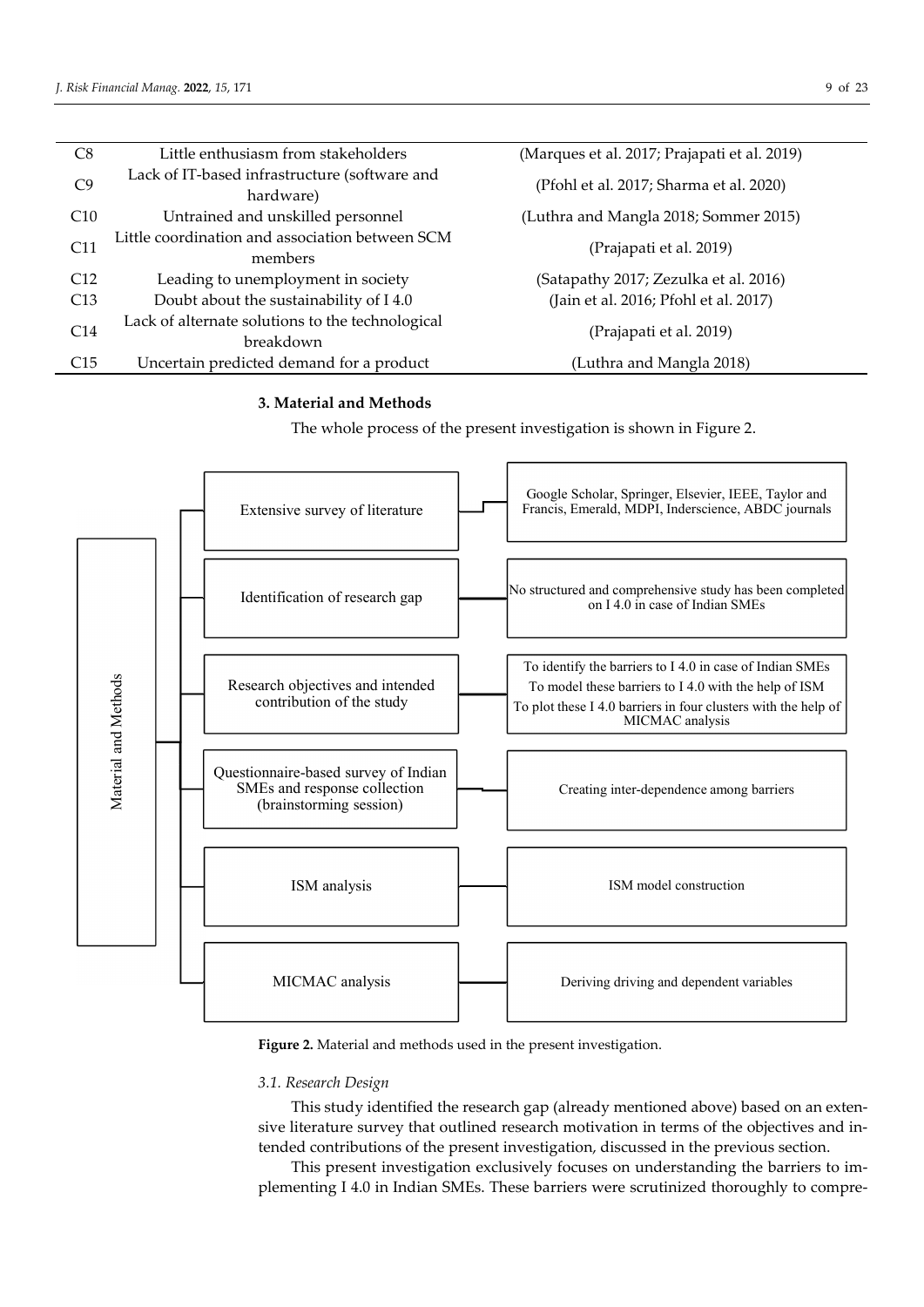hend the reasons for the non-adoption of I 4.0 in these SMEs. This study adopted a descriptive research design. This study's target population was SMEs that could not implement I 4.0 in their units. At the primary data-collection stage, a survey was conducted through a self-structured and scheduled questionnaire comprising 15 barriers related to implementing I 4.0 in SMEs in India. Twelve experts from various fields have been contacted in this survey. Data were collected in a brainstorming session. The secondary data related to barriers were collected from published journals, articles, conference papers, reviews, books, and reports on barriers of I 4.0. An empirical analysis of responses followed the survey through the usage of MS Excel. Statistical tools, such as ISM analysis, MICMAC analysis, and the ranking of various barriers, were used to analyze the data.

## *3.2. Brainstorming Session on Barriers and Their Inter-Dependence*

A detailed literature survey of challenges in implementing I 4.0 was conducted, expert opinions from local industry experts and academia were sought, and a questionnaire was drafted. Then, this questionnaire was sent for content analysis to two local manufacturing entrepreneurs. After final scrutiny, the final questionnaire, containing 14 questions, was framed. Finally, an event was arranged, and twelve experts were invited for a brainstorming session to discuss barriers to the successful implementation of I 4.0 in Indian SMEs. This event comprised six experts from academia, four from industry, and two government officials from the Ministry of MSME, Punjab, India. The experts who were present in the brainstorming session are summarized in Table 2.

| Sr. No Code |       | Working<br>Profile         | Designation                                          | Area of Expertise                         | Experience |
|-------------|-------|----------------------------|------------------------------------------------------|-------------------------------------------|------------|
| 1           | $A-1$ | Academia                   | Associate Professor at University                    | Management                                | 22 Years   |
| 2           | $A-2$ | Academia                   | Associate Professor at University                    | Marketing                                 | 20 Years   |
| 3           | $A-3$ | Academia                   | Associate Professor at Management In-<br>stitute     | Mechanical Engineer                       | 17 Years   |
| 4           | $A-4$ | Academia                   | Assistant Professor in a college                     | Mechanical Engineer                       | 13 Years   |
| 5           | $A-5$ | Academia                   | Assistant Professor in a college                     | Mechanical Engineer                       | 13 Years   |
| 6           | A-6   | Academia                   | Assistant Professor in a college                     | Computer Science Engineer                 | 12 Years   |
| 7           | $I-1$ | Industry                   | Owner of a Textile MSME Unit                         | Engineer by qualification                 | 36 Years   |
| 8           | $I-2$ | Industry                   | Area Manager in a Cycle MSME Unit                    | Production Head in the assem-<br>bly unit | 22 Years   |
| 9           | $I-3$ | Industry                   | Production Manager in a Tyre Manufac-<br>turing Unit | Chemical Engineering                      | 21 Years   |
| 10          | $I-4$ | Industry                   | Technical Engineer in a Sewing Machine<br>Unit       | <b>Electrical Engineering</b>             | 20 Years   |
| 11          | $G-1$ | Ministry of<br><b>MSME</b> | <b>Assistant Director (Mechanical)</b>               | Mechanical engineer                       | 15 Years   |
| 12          | $G-2$ | Ministry of<br><b>MSME</b> | <b>Assistant Director (Electrical)</b>               | <b>Electrical Engineer</b>                | 13 Years   |

**Table 2.** Experts team for brainstorming.

The questionnaire was distributed among these technical experts from small and medium manufacturing organizations, government officials, and experienced academic researchers to collect responses. Egos, biases, and copying of responses were eliminated by personal intervention by the investigators, and the chances of margin of error were consequently eliminated. If there was some clash or disagreement in any response, they were resolved through mediation in the following session. Their responses were collected in two sessions on the same day. The responses were compiled, and the veracity of the responses is good and contains no deviation or manipulations. The responses were later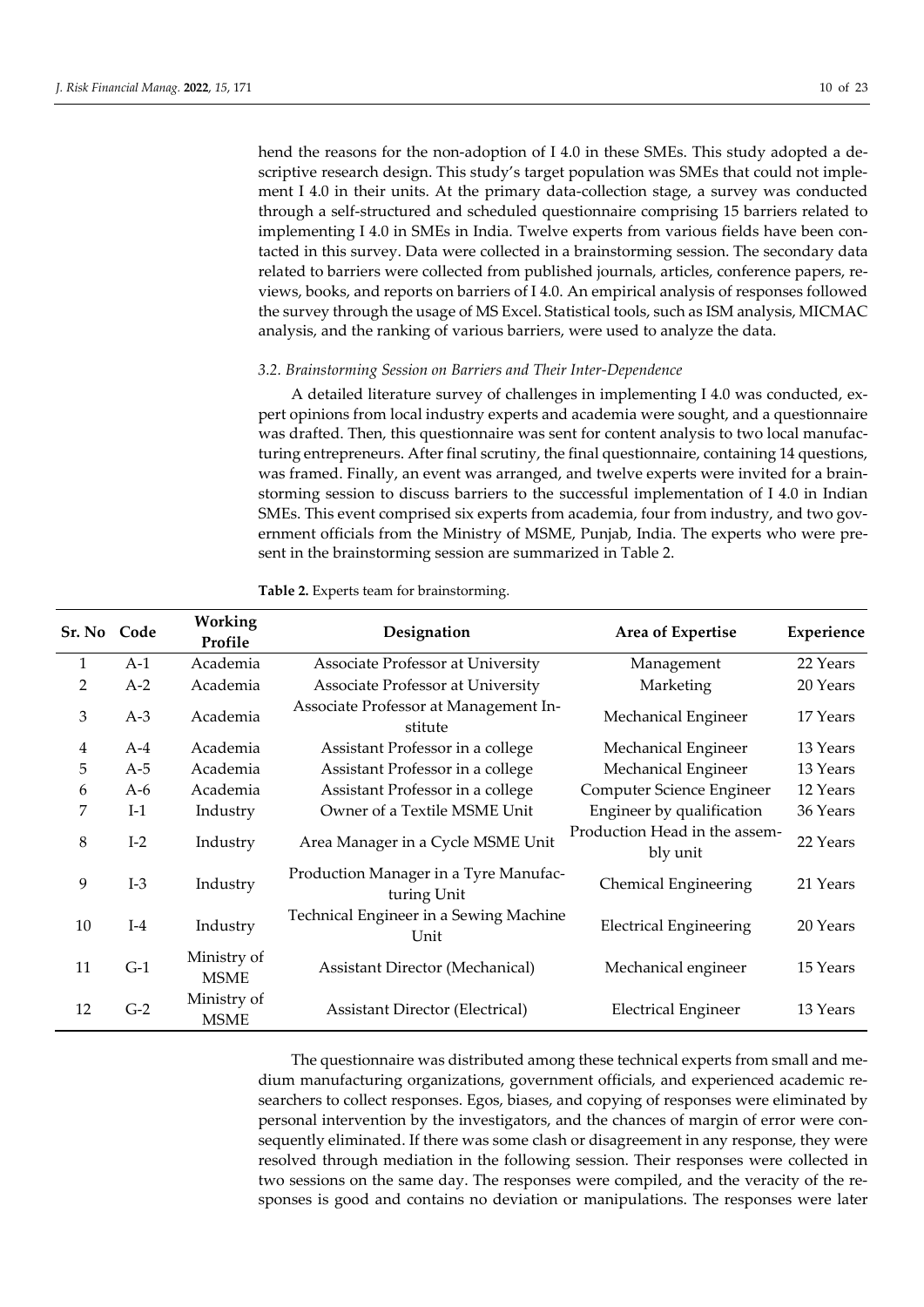summarized in the form of codes. These summarized codes were utilized well ahead for analysis purposes.

## *3.3. Deployment of ISM on Barriers*

Keeping in mind the robustness of the ISM method in dealing with complex relations (discussed in Section 2.5), the technique of ISM was used to examine the interrelation between the different barriers. In recent times, smart technologies are needed, but implementing these technologies is an uphill task due to different challenges. Kamble et al. (2018) investigated various barriers to implementing I 4.0 in Indian manufacturing using ISM techniques. Singh et al. (2021) applied the ISM technique to the factors identified for improving SMEs' competing effectiveness. Satapathy (2017) applied the ISM approach to find the relationship between challenges and solutions. The ISM technique was developed to find the most influential factor among the complex problem's barriers to decision-making. This technique is mainly used to solve management and operation research problems for decision making, and ISM is one of the multiple criteria decision-making (MCDM) techniques that help build essential interrelationships among all of the challenges (Kumar et al. 2017, 2020a).

The ISM technique's relationship matrix is filled in binary numbers as (0, 1) to develop and explore the relationship between challenges in the application process. However, there is minimal research on analyzing challenges with the ISM technique's help, especially in the I 4.0 domain. Therefore, the ISM technique was used to find the most influential challenges and obtain the contextual relationships among the challenges.

The steps required for the ISM tool application are given below:

- Step 1: Fifteen different challenges are used to apply the ISM tool.
- Step 2: A detailed relation is obtained between the challenges, and the structural selfinteraction matrix (SSIM) is constructed based on the relationship in terms of V, A, X, and O.
- Step 3: This SSIM matrix is converted into binary forms (0 and 1), and an initial reachability matrix is found.
- Step 4: A transitivity check of the initial reachability matrix is performed. The transitivity rule states that if Challenge A is related to Challenge B, and Challenge B is connected to Challenge C, Challenge A is necessarily related to Challenge C.
- Step 5: Level segmentation is performed on the final reachability matrix.
- Step 6: A hierarchical structure is framed based on the level partition, which shows the type of relationship among challenges.

## **4. Results**

This section discusses the application of the ISM technique to Industry 4.0 barriers, especially in Indian SMEs, and analyzes the results. This section comprises the Structural Self-Interaction Matrix (SSIM), the Reachability Matrix (RM), level partitions, and ISM model construction.

## *4.1. Structural Self-Interaction Matrix (SSIM)*

In the development of the SSIM matrix, four types of variables are used to indicate the relation between Challenges A and B:

V—Challenge A will help to achieve Challenge B;

A—Challenge B will help to achieve Challenge A;

X—Challenges A and B will help to achieve each other;

O—Challenge A and B do not have any type of relation.

Based on the expert's opinion, the SSIM matrix is developed; for example, Challenge 'C1' (i.e., little awareness) helps achieve Challenge 'C8' (i.e., little enthusiasm from stakeholders). Therefore, this relation is indicated by the symbol 'V' in the SSIM matrix. Chal-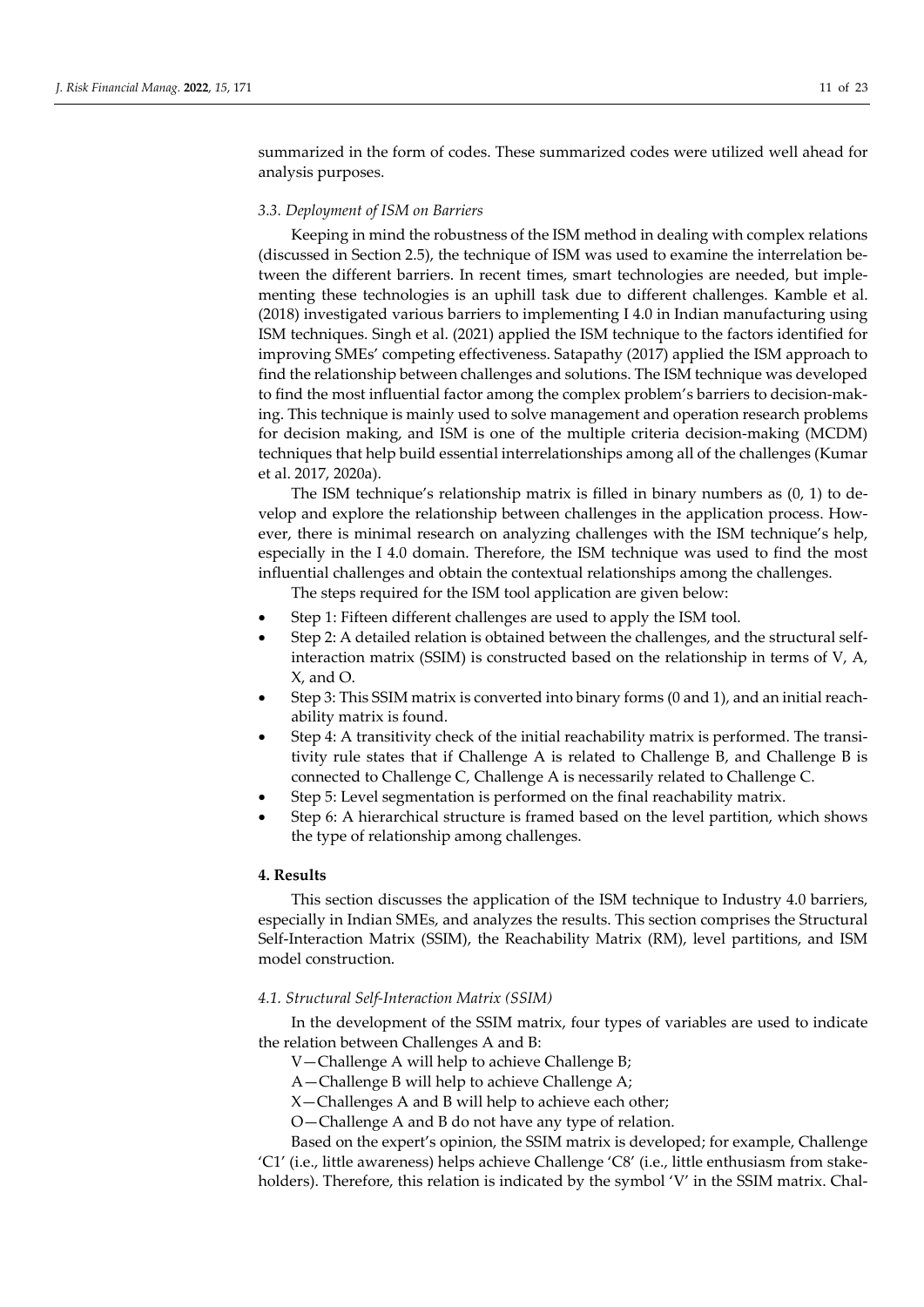| Challenge<br>Code | C15      | C14          | C13 | C12         | C11 | C10 | C9           | C8               | C7 | C6 | C5      | C <sub>4</sub> | C <sub>3</sub> | C <sub>2</sub> | C1 |
|-------------------|----------|--------------|-----|-------------|-----|-----|--------------|------------------|----|----|---------|----------------|----------------|----------------|----|
| C1                | $\Omega$ | V            | V   | V           | X   | V   | X            | V                | V  | V  | X       | V              | X              | V              |    |
| C <sub>2</sub>    | $\Omega$ | V            | V   | V           | V   | V   | V            | A                | V  | V  | V       | V              | V              |                |    |
| C <sub>3</sub>    | V        | V            | V   | V           | X   | X   | V            | A                | V  | X  | V       | V              |                |                |    |
| C <sub>4</sub>    | $\Omega$ | V            | V   | $\circ$     | V   | V   | $\mathbf{V}$ | A                | A  | X  | $\circ$ |                |                |                |    |
| C <sub>5</sub>    | $\Omega$ | V            | V   | V           | V   | V   | V            | A                | V  | V  |         |                |                |                |    |
| C <sub>6</sub>    | V        | V            | V   | V           | V   | V   | V            | A                | V  |    |         |                |                |                |    |
| C7                | V        | V            | V   | V           | V   | V   | V            | $\boldsymbol{A}$ |    |    |         |                |                |                |    |
| C8                | V        | V            | V   | V           | V   | V   | V            |                  |    |    |         |                |                |                |    |
| C9                | V        | $\mathbf{V}$ | V   | V           | V   | V   |              |                  |    |    |         |                |                |                |    |
| C10               | V        | $\mathbf{V}$ | V   | $\mathbf V$ | V   |     |              |                  |    |    |         |                |                |                |    |
| C11               | V        | V            | V   | V           |     |     |              |                  |    |    |         |                |                |                |    |
| C12               | $\Omega$ | $\Omega$     | V   |             |     |     |              |                  |    |    |         |                |                |                |    |
| C13               | $\Omega$ | V            |     |             |     |     |              |                  |    |    |         |                |                |                |    |
| C14               | V        |              |     |             |     |     |              |                  |    |    |         |                |                |                |    |
| C15               |          |              |     |             |     |     |              |                  |    |    |         |                |                |                |    |

**Table 3.** SSIM matrix for challenges.

matrix and referred to in Table 3.

The SSIM matrix in Table 3 reveals that the highest number of Vs (total of seven direct Vs and six reverse As ) was obtained by Variable C8, the most squeezed variable, contributing the most in terms of the challenges and impact on other barriers, later supervened by C2 and C5. Hence, on the other side, the maximum As were obtained by C15 (eight reverse Vs), with dependence upon other variables supervened by C14, C13, and C12. However, C1 mostly helps to achieve other challenges.

lenge 'C2' (i.e., little managerial support) is influenced by Challenge 'C8' (i.e., little enthusiasm from stakeholders). Therefore, this relation is indicated by the symbol 'A' in the

## *4.2. Reachability Matrix (RM)*

Subsequently, for the SSIM matrix development, the SSIM matrix is transformed into the initial RM by converting V, A, X, and O into binary numbers ( $'0'$  and  $'1'$ ). The resulting conversion is based upon the convention, as indicated in Table 4.

| Symbol            |  |  |
|-------------------|--|--|
| For $(i, j)$ cell |  |  |
| For $(j, i)$ cell |  |  |

**Table 4.** Conversion rule of SSIM matrix into initial reachability matrix.

Based on this conversion, the initial RM is developed as per Table 5. To create the final RM, the transitivity check is applied to the initial reachability matrix following the transitivity rule mentioned in Section 4.1.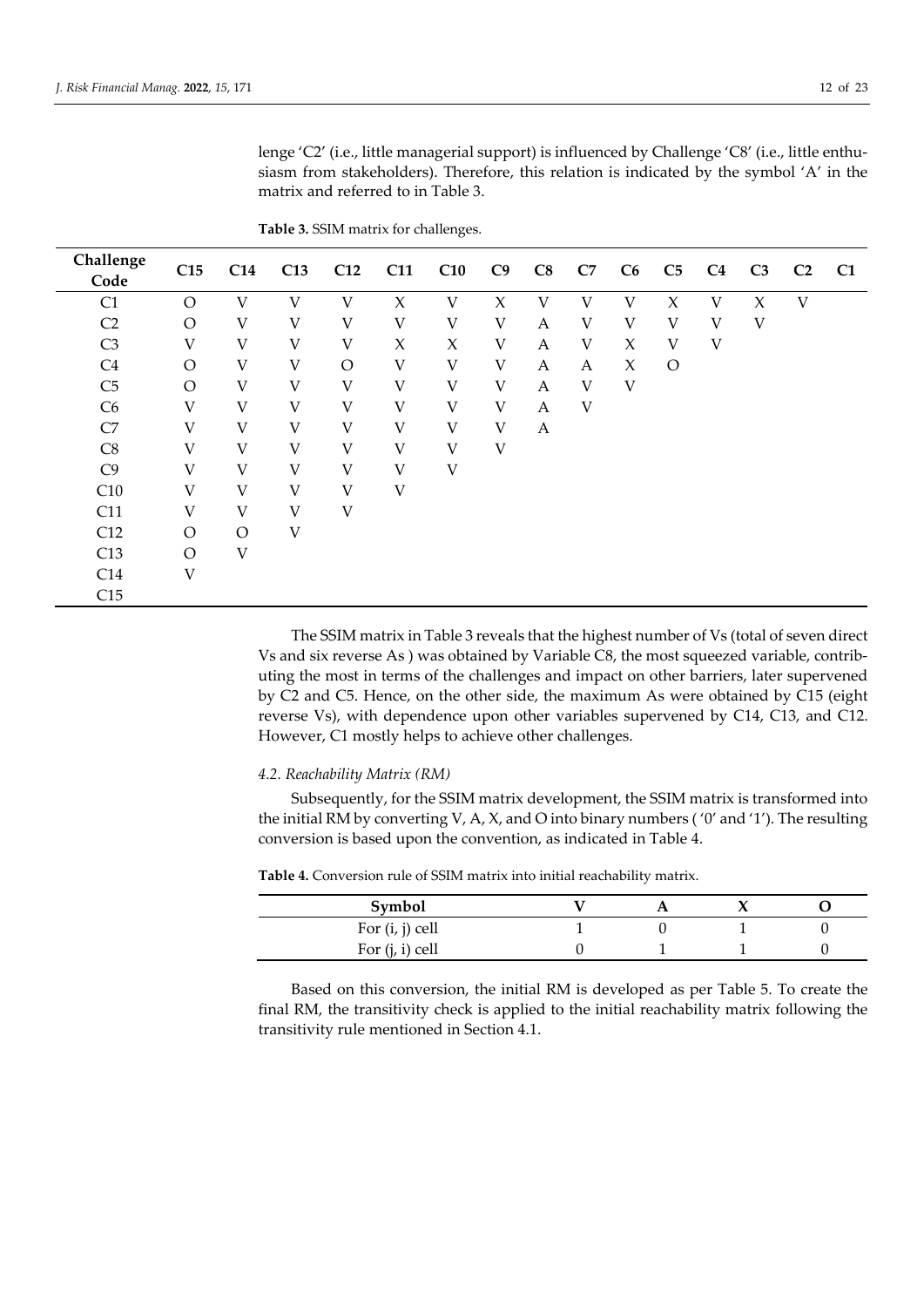| <b>Challenge Code</b> | C1 | C <sub>2</sub>   | C <sub>3</sub>   | C <sub>4</sub>   | C <sub>5</sub>   | C6               | C7               | C8               | C9             | C10              | C11              | C12          | C13      | C14 | C15      |
|-----------------------|----|------------------|------------------|------------------|------------------|------------------|------------------|------------------|----------------|------------------|------------------|--------------|----------|-----|----------|
| C1                    |    |                  | 1                | 1                | 1                | 1                | 1                | 1                |                | 1                |                  | 1            |          |     | $\theta$ |
| C <sub>2</sub>        | 0  |                  | $\mathbf{1}$     | 1                | 1                | 1                | $\mathbf{1}$     | 0                | 1              | 1                |                  | 1            |          |     | 0        |
| C <sub>3</sub>        |    | $\boldsymbol{0}$ | 1                | 1                | 1                | 1                | 1                | 0                | T              | 1                |                  | 1            |          |     |          |
| C <sub>4</sub>        | 0  | $\overline{0}$   | $\mathbf{0}$     | $\mathbf{1}$     | $\theta$         | 1                | $\boldsymbol{0}$ | 0                | 1              | 1                |                  | $\theta$     |          |     | 0        |
| C <sub>5</sub>        |    | $\mathbf{0}$     | $\mathbf{0}$     | $\theta$         | 1                | 1                | 1                | $\theta$         | 1              | $\mathbf{1}$     |                  | 1            |          |     | 0        |
| C <sub>6</sub>        | 0  | $\theta$         | $\mathbf{1}$     | $\mathbf{1}$     | $\theta$         | 1                | $\mathbf{1}$     | 0                | 11             | 1                |                  | 1            |          |     |          |
| C7                    | 0  | $\boldsymbol{0}$ | $\boldsymbol{0}$ | $\mathbf{1}$     | $\boldsymbol{0}$ | 0                | 1                | 0                |                | 1                |                  |              |          |     |          |
| C8                    | 0  | 1                | $\mathbf{1}$     | 1                | 1                | 1                | 1                | $\mathbf{1}$     |                |                  |                  | 1            |          |     |          |
| C9                    |    | $\boldsymbol{0}$ | $\mathbf{0}$     | $\boldsymbol{0}$ | $\mathbf{0}$     | $\theta$         | $\theta$         | 0                | $\mathbf{1}$   | 1                |                  | 1            |          |     |          |
| C10                   | 0  | $\boldsymbol{0}$ | $\mathbf{1}$     | $\boldsymbol{0}$ | $\boldsymbol{0}$ | $\boldsymbol{0}$ | $\boldsymbol{0}$ | $\boldsymbol{0}$ | $\overline{0}$ |                  |                  |              |          |     |          |
| C11                   |    | $\overline{0}$   | 1                | $\boldsymbol{0}$ | $\boldsymbol{0}$ | 0                | $\boldsymbol{0}$ | 0                | $\theta$       | $\boldsymbol{0}$ |                  |              |          |     |          |
| C12                   | 0  | $\overline{0}$   | $\mathbf{0}$     | $\theta$         | $\theta$         | $\theta$         | $\mathbf{0}$     | 0                | $\theta$       | $\theta$         | $\theta$         | $\mathbf{1}$ | 1        | 0   | 0        |
| C13                   | 0  | $\boldsymbol{0}$ | $\mathbf{0}$     | $\theta$         | $\theta$         | $\theta$         | $\theta$         | 0                | $\theta$       | $\boldsymbol{0}$ | $\theta$         | $\theta$     |          |     | 0        |
| C14                   | 0  | $\mathbf{0}$     | $\boldsymbol{0}$ | $\boldsymbol{0}$ | $\theta$         | 0                | $\boldsymbol{0}$ | 0                | $\overline{0}$ | $\theta$         | 0                | $\theta$     | $\Omega$ |     |          |
| C15                   | 0  | $\theta$         | $\boldsymbol{0}$ | $\boldsymbol{0}$ | $\theta$         | $\theta$         | $\theta$         | 0                | $\overline{0}$ | $\boldsymbol{0}$ | $\boldsymbol{0}$ | $\theta$     | $\theta$ | 0   |          |

**Table 5.** Initial reachability matrix.

Now, there is a need to check the transitivity in the barriers to Industry 4.0. This is because there is a chance that a loop can be created among the variables due to the variable leading to another variable, which circles back to the previous variable. Hence, to overcome this undesirable condition, a transitivity check was made, and wherever transitivity was removed, this place was marked as 1\* in Table 6 given below. The final reachability matrix shows all the transitivity checks (Table 6).

**Table 6.** Final reachability matrix.

| Challenge<br>Code |              |          |              |          |          |          |          |          |          |              |          | C1 C2 C3 C4 C5 C6 C7 C8 C9 C10 C11 C12 |              | C13 C14 C15 |      | <b>Driving</b><br>Power |
|-------------------|--------------|----------|--------------|----------|----------|----------|----------|----------|----------|--------------|----------|----------------------------------------|--------------|-------------|------|-------------------------|
| C <sub>1</sub>    | 1            |          |              |          |          |          |          |          |          |              |          |                                        |              |             | $1*$ | 15                      |
| C <sub>2</sub>    | $1*$         |          |              |          |          |          |          | $\Omega$ |          |              | 1        |                                        | 1            | 1           | $1*$ | 14                      |
| C <sub>3</sub>    | 1            | $1*$     |              |          |          |          |          | $1*$     |          |              |          |                                        |              |             |      | 15                      |
| C <sub>4</sub>    | $1*$         | $\Omega$ | $1*$         |          | 0        |          | $1*$     | $\Omega$ |          | 1            | 1        | $1*$                                   | 1            | 1           | $1*$ | 12                      |
| C <sub>5</sub>    |              | $1*$     | $1*$         | $1*$     |          |          |          | $1^*$    |          | 1            | 1        | 1                                      |              | 1           | $1*$ | 15                      |
| C <sub>6</sub>    | $1*$         | $\Omega$ |              |          | $1*$     |          |          | $\Omega$ |          |              | 1        |                                        |              |             | 1    | 13                      |
| C7                | $1*$         | $\Omega$ | $1*$         | 1        | 0        | $1*$     | 1        | $\theta$ |          | 1            | 1        | 1                                      |              |             | 1    | 12                      |
| C8                | $1*$         |          |              |          | 1        |          |          |          | 1        | 1            | 1        | 1                                      | $\mathbf{1}$ | 1           | 1    | 15                      |
| C9                | $\mathbf{1}$ | $1*$     | $1*$         | $1*$     | $1*$     | $1*$     | $1*$     | $1*$     | 1        | 1            | 1        | 1                                      | 1            | 1           | 1    | 15                      |
| C10               | $1*$         | $\Omega$ | $\mathbf{1}$ | $1*$     | $1*$     | $1*$     | $1*$     | $\Omega$ | $1*$     | 1            | 1        | 1                                      | $\mathbf{1}$ | 1           |      | 13                      |
| C11               | $\mathbf{1}$ | $1*$     | 1            | $1*$     | $1*$     | $1*$     | $1*$     | $1*$     | $1*$     | $1*$         | 1        | $\mathbf{1}$                           | $\mathbf{1}$ | 1           |      | 15                      |
| C12               | $\Omega$     | $\Omega$ | 0            | $\Omega$ | $\theta$ | $\Omega$ | $\Omega$ | $\Omega$ | $\theta$ | $\Omega$     | $\theta$ | $\mathbf{1}$                           | 1            | $1*$        | 0    | 3                       |
| C13               | $\Omega$     | $\Omega$ | $\theta$     | $\Omega$ | $\theta$ | $\Omega$ | $\Omega$ | $\Omega$ | $\Omega$ | $\Omega$     | $\Omega$ | $\theta$                               | $\mathbf{1}$ | 1           | $1*$ | 3                       |
| C14               | $\Omega$     | $\Omega$ | $\theta$     | $\Omega$ | $\theta$ | $\theta$ | $\Omega$ | $\theta$ | $\theta$ | $\mathbf{0}$ | $\Omega$ | $\theta$                               | $\theta$     | 1           | 1    | $\mathcal{P}$           |
| C15               | $\Omega$     | $\Omega$ | 0            | $\Omega$ | $\theta$ | $\Omega$ | $\Omega$ | $\theta$ | $\Omega$ | $\Omega$     | $\Omega$ | $\Omega$                               | $\Omega$     | $\Omega$    |      | 1                       |
| Dependence Power  | 11           |          | 11           | 11       | 9        | 11       |          | 6        | 11       | 11           | 11       | 12                                     | 13           | 14          | 14   |                         |

This final reachability matrix dependence and driving power were obtained for each challenge, represented in turn by the connection of a given row and column. These acquired powers were used for MICMAC analysis, and the final RM was used for level partitioning, as discussed in the next section (refer to Section 4.3).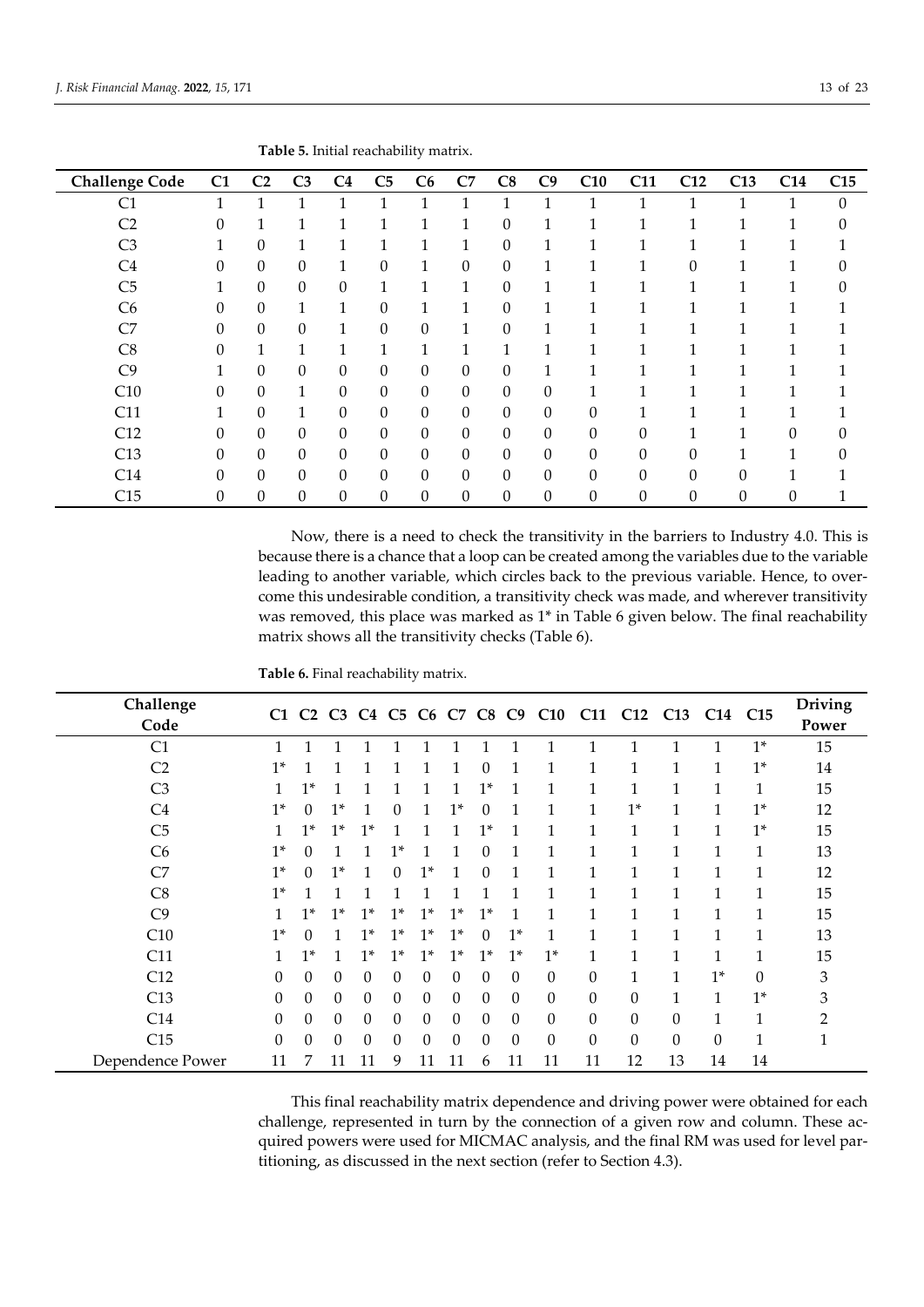#### *4.3. Level Partitions*

There is a need to develop an antecedent set and reachability set for every challenge, as defined in the tool methodology based on the final reachability matrix (Satapathy 2017).

A reachability set was formed for each challenge by considering the particular challenge and other challenges that may help facilitate it. Similarly, an ascendant set was developed by considering a specific challenge and other challenges that may enable them. After that, an intersection set was formed for all challenges. The challenge of the reachability set and intersection set being the same is defined as level I and is placed at the acme position in the ISM model structure. After reaching level I, the first iteration is finished, and part of the level I challenges is separated from the rest. The same procedure is followed for finding the level of other challenges. For example, the reachability and intersection sets for challenge 15 are the same. Hence, it is removed at iteration 1; refer to Table 7. Challenge 15 is assigned as level I, and the iteration proceeds to iteration 2; refer to (Table 8).

**Table 7.** Iteration 1 of level partitions.

| Challenge       | <b>Reachability Set</b>                           | <b>Antecedent Set</b>                         | <b>Intersection Set</b>           | Level |
|-----------------|---------------------------------------------------|-----------------------------------------------|-----------------------------------|-------|
| C <sub>1</sub>  | 1, 2, 3, 4, 5, 6, 7, 8, 9, 10, 11, 12, 13, 14, 15 | 1, 2, 3, 4, 5, 6, 7, 8, 9, 10, 11             | 1, 2, 3, 4, 5, 6, 7, 8, 9, 10, 11 |       |
| C <sub>2</sub>  | 1, 2, 3, 4, 5, 6, 7, 9, 10, 11, 12, 13, 14, 15    | 1, 2, 3, 5, 8, 9, 11                          | 1, 2, 3, 5, 9, 11                 |       |
| C <sub>3</sub>  | 1, 2, 3, 4, 5, 6, 7, 8, 9, 10, 11, 12, 13, 14, 15 | 1, 2, 3, 4, 5, 6, 7, 8, 9, 10, 11             | 1, 2, 3, 4, 5, 6, 7, 8, 9, 10, 11 |       |
| C4              | 1, 3, 4, 6, 7, 9, 10, 11, 12, 13, 14, 15          | 1, 2, 3, 4, 5, 6, 7, 8, 9, 10, 11             | 1, 3, 4, 6, 7, 9, 10, 11          |       |
| C <sub>5</sub>  | 1, 2, 3, 4, 5, 6, 7, 8, 9, 10, 11, 12, 13, 14, 15 | 1, 2, 3, 5, 6, 8, 9, 10, 11                   | 1, 2, 3, 5, 6, 8, 9, 10, 11       |       |
| C <sub>6</sub>  | 1, 3, 4, 5, 6, 7, 9, 10, 11, 12, 13, 14, 15       | 1, 2, 3, 4, 5, 6, 7, 8, 9, 10, 11             | 1, 3, 4, 5, 6, 7, 9, 10, 11       |       |
| C7              | 1, 3, 4, 6, 7, 9, 10, 11, 12, 13, 14, 15          | 1, 2, 3, 4, 5, 6, 7, 8, 9, 10, 11             | 1, 3, 4, 6, 7, 9, 10, 11          |       |
| C8              | 1, 2, 3, 4, 5, 6, 7, 8, 9, 10, 11, 12, 13, 14, 15 | 1, 3, 5, 8, 9, 11                             | 1, 3, 5, 8, 9, 11                 |       |
| C9              | 1, 2, 3, 4, 5, 6, 7, 8, 9, 10, 11, 12, 13, 14, 15 | 1, 2, 3, 4, 5, 6, 7, 8, 9, 10, 11             | 1, 2, 3, 4, 5, 6, 7, 8, 9, 10, 11 |       |
| C10             | 1, 3, 4, 6, 7, 9, 10, 11, 12, 13, 14, 15          | 1, 2, 3, 4, 5, 6, 7, 8, 9, 10, 11             | 1, 3, 4, 6, 7, 9, 10, 11          |       |
| C <sub>11</sub> | 1, 2, 3, 4, 5, 6, 7, 8, 9, 10, 11, 12, 13, 14, 15 | 1, 2, 3, 4, 5, 6, 7, 8, 9, 10, 11             | 1, 2, 3, 4, 5, 6, 7, 8, 9, 10, 11 |       |
| C12             | 12, 13, 14                                        | 1, 2, 3, 4, 5, 6, 7, 8, 9, 10, 11, 12         | 12                                |       |
| C13             | 13, 14, 15                                        | 1, 2, 3, 4, 5, 6, 7, 8, 9, 10, 11, 12, 13     | 13                                |       |
| C14             | 14, 15                                            | 1, 2, 3, 4, 5, 6, 7, 8, 9, 10, 11, 12, 13, 14 | 14                                |       |
| C15             | 15                                                | 1, 2, 3, 4, 5, 6, 7, 8, 9, 10, 11, 13, 14, 15 | 15                                |       |

**Table 8.** Iteration 2.

| Challenge      | <b>Reachability Set</b>                        | <b>Antecedent Set</b>                         | <b>Intersection Set</b>           | Level        |
|----------------|------------------------------------------------|-----------------------------------------------|-----------------------------------|--------------|
| C <sub>1</sub> | 1, 2, 3, 4, 5, 6, 7, 8, 9, 10, 11, 12, 13, 14, | 1, 2, 3, 4, 5, 6, 7, 8, 9, 10, 11             | 1, 2, 3, 4, 5, 6, 7, 8, 9, 10, 11 |              |
| C <sub>2</sub> | 1, 2, 3, 4, 5, 6, 7, 9, 10, 11, 12, 13, 14,    | 1, 2, 3, 5, 8, 9, 11                          | 1, 2, 3, 5, 9, 11                 |              |
| C <sub>3</sub> | 1, 2, 3, 4, 5, 6, 7, 8, 9, 10, 11, 12, 13, 14, | 1, 2, 3, 4, 5, 6, 7, 8, 9, 10, 11             | 1, 2, 3, 4, 5, 6, 7, 8, 9, 10, 11 |              |
| C <sub>4</sub> | 1, 3, 4, 6, 7, 9, 10, 11, 12, 13, 14,          | 1, 2, 3, 4, 5, 6, 7, 8, 9, 10, 11             | 1, 3, 4, 6, 7, 9, 10, 11          |              |
| C <sub>5</sub> | 1, 2, 3, 4, 5, 6, 7, 8, 9, 10, 11, 12, 13, 14, | 1, 2, 3, 5, 6, 8, 9, 10, 11                   | 1, 2, 3, 5, 6, 8, 9, 10, 11       |              |
| C <sub>6</sub> | 1, 3, 4, 5, 6, 7, 9, 10, 11, 12, 13, 14,       | 1, 2, 3, 4, 5, 6, 7, 8, 9, 10, 11             | 1, 3, 4, 5, 6, 7, 9, 10, 11       |              |
| C7             | 1, 3, 4, 6, 7, 9, 10, 11, 12, 13, 14,          | 1, 2, 3, 4, 5, 6, 7, 8, 9, 10, 11             | 1, 3, 4, 6, 7, 9, 10, 11          |              |
| C8             | 1, 2, 3, 4, 5, 6, 7, 8, 9, 10, 11, 12, 13, 14, | 1, 3, 5, 8, 9, 11                             | 1, 3, 5, 8, 9, 11                 |              |
| C9             | 1, 2, 3, 4, 5, 6, 7, 8, 9, 10, 11, 12, 13, 14, | 1, 2, 3, 4, 5, 6, 7, 8, 9, 10, 11             | 1, 2, 3, 4, 5, 6, 7, 8, 9, 10, 11 |              |
| C10            | 1, 3, 4, 6, 7, 9, 10, 11, 12, 13, 14,          | 1, 2, 3, 4, 5, 6, 7, 8, 9, 10, 11             | 1, 3, 4, 6, 7, 9, 10, 11          |              |
| C11            | 1, 2, 3, 4, 5, 6, 7, 8, 9, 10, 11, 12, 13, 14, | 1, 2, 3, 4, 5, 6, 7, 8, 9, 10, 11             | 1, 2, 3, 4, 5, 6, 7, 8, 9, 10, 11 |              |
| C12            | 12, 13, 14                                     | 1, 2, 3, 4, 5, 6, 7, 8, 9, 10, 11, 12         | 12                                |              |
| C13            | 13, 14                                         | 1, 2, 3, 4, 5, 6, 7, 8, 9, 10, 11, 12, 13     | 13                                |              |
| C14            | 14                                             | 1, 2, 3, 4, 5, 6, 7, 8, 9, 10, 11, 12, 13, 14 | 14                                | $\mathbf{H}$ |

The reachability and intersection sets for challenge 14 are the same. Hence, it is removed at iteration 2. Challenge 14 is assigned as level II, and the iteration will proceed to iteration 3; refer to Table 9.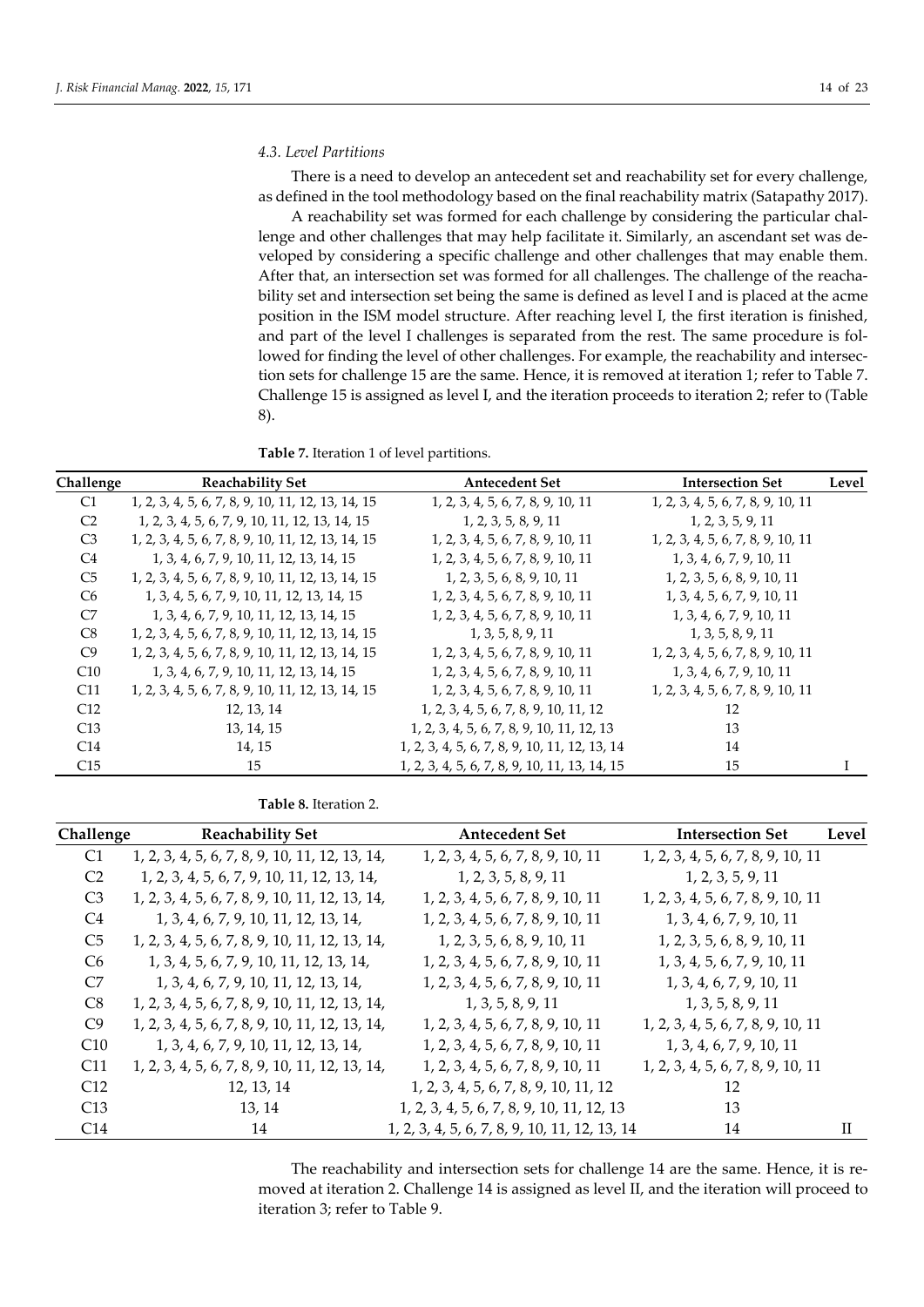|                | Table 9. Iteration 3.                     |                                           |                                   |       |
|----------------|-------------------------------------------|-------------------------------------------|-----------------------------------|-------|
| Challenge      | <b>Reachability Set</b>                   | <b>Antecedent Set</b>                     | <b>Intersection Set</b>           | Level |
| C <sub>1</sub> | 1, 2, 3, 4, 5, 6, 7, 8, 9, 10, 11, 12, 13 | 1, 2, 3, 4, 5, 6, 7, 8, 9, 10, 11         | 1, 2, 3, 4, 5, 6, 7, 8, 9, 10, 11 |       |
| C <sub>2</sub> | 1, 2, 3, 4, 5, 6, 7, 9, 10, 11, 12, 13    | 1, 2, 3, 5, 8, 9, 11                      | 1, 2, 3, 5, 9, 11                 |       |
| C <sub>3</sub> | 1, 2, 3, 4, 5, 6, 7, 8, 9, 10, 11, 12, 13 | 1, 2, 3, 4, 5, 6, 7, 8, 9, 10, 11         | 1, 2, 3, 4, 5, 6, 7, 8, 9, 10, 11 |       |
| C4             | 1, 3, 4, 6, 7, 9, 10, 11, 12, 13          | 1, 2, 3, 4, 5, 6, 7, 8, 9, 10, 11         | 1, 3, 4, 6, 7, 9, 10, 11          |       |
| C <sub>5</sub> | 1, 2, 3, 4, 5, 6, 7, 8, 9, 10, 11, 12, 13 | 1, 2, 3, 5, 6, 8, 9, 10, 11               | 1, 2, 3, 5, 6, 8, 9, 10, 11       |       |
| C <sub>6</sub> | 1, 3, 4, 5, 6, 7, 9, 10, 11, 12, 13       | 1, 2, 3, 4, 5, 6, 7, 8, 9, 10, 11         | 1, 3, 4, 5, 6, 7, 9, 10, 11       |       |
| C7             | 1, 3, 4, 6, 7, 9, 10, 11, 12, 13          | 1, 2, 3, 4, 5, 6, 7, 8, 9, 10, 11         | 1, 3, 4, 6, 7, 9, 10, 11          |       |
| C8             | 1, 2, 3, 4, 5, 6, 7, 8, 9, 10, 11, 12, 13 | 1, 3, 5, 8, 9, 11                         | 1, 3, 5, 8, 9, 11                 |       |
| C9             | 1, 2, 3, 4, 5, 6, 7, 8, 9, 10, 11, 12, 13 | 1, 2, 3, 4, 5, 6, 7, 8, 9, 10, 11         | 1, 2, 3, 4, 5, 6, 7, 8, 9, 10, 11 |       |
| C10            | 1, 3, 4, 6, 7, 9, 10, 11, 12, 13          | 1, 2, 3, 4, 5, 6, 7, 8, 9, 10, 11         | 1, 3, 4, 6, 7, 9, 10, 11          |       |
| C11            | 1, 2, 3, 4, 5, 6, 7, 8, 9, 10, 11, 12, 13 | 1, 2, 3, 4, 5, 6, 7, 8, 9, 10, 11         | 1, 2, 3, 4, 5, 6, 7, 8, 9, 10, 11 |       |
| C12            | 12, 13                                    | 1, 2, 3, 4, 5, 6, 7, 8, 9, 10, 11, 12     | 12                                |       |
| C13            | 13                                        | 1, 2, 3, 4, 5, 6, 7, 8, 9, 10, 11, 12, 13 | 13                                | Ш     |

The reachability set and intersection set for challenge 13 are the same. Hence, it is removed at iteration 3. Challenge 13 is assigned as level III, and iteration proceeds to iteration 4. It is observed from iteration 1 that uncertain predicted demand for a product (C15) is obtained at level I in the ISM model's hierarchical structure (Table 7). In iterations 2 and 3, the challenges 'lack of an alternative solution to the technological breakdown (C14)' and 'doubt about the sustainability of I 4.0 (C13)' are placed at level II and level III, respectively (Tables 7 and 8). In iteration 4, the challenge 'leading to unemployment in society (C12)' was placed at level IV (Refer to Table A1 in Appendix A).

After that, in iterations 5, the challenges 'little awareness  $(C1)'$ , 'little technical knowledge (C3)', 'insufficient funds (C4)', 'lesser resources for research and development (C6)', 'no solid, long-term vision (C7)', 'lack of IT-based infrastructure (software and hardware) (C9)', 'untrained and unskilled personnel (C10)', and 'little coordination and association between SCM members (C11)' were placed at level V (Refer to Table A2 in Appendix A). Further, in iteration 6, the challenges' little managerial support (C2)' and 'no clear government policies (C5)' were placed at level V (Refer to Table A3 in Appendix A).

No similar procedure was repeated for the rest of the partition levels. The remaining iterations are shown in Appendix A, Tables A1–A3. The reachability set and intersection set for challenge 11 are the same. Hence, it is removed at iteration 4. Challenge 12 is assigned as level IV, and the iteration proceeds to iteration 5. The reachability set and intersection set for challenges 1, 3, 4, 6, 7, 9, 10, and 11 are the same. Hence, these are removed at iteration 5. These challenges were assigned as level V, and the iteration proceeds to iteration 6. The reachability set and intersection set for challenges 2 and 5 are the same. Hence, they are removed at iteration 6. These challenges were assigned as level VI, and the iteration proceeds to iteration 7. Lastly, in iteration 7, the challenge 'little enthusiasm from stakeholders (C8)' was set at Level VII.

This study shows that C8 (level VII) is the chief driving force leading to other barriers to the successful implementation of I 4.0 in the SME sector. As we go higher in the hierarchy of understanding the extent of the challenge posed by each barrier (as per Table 10), from level VII to level I, the dependence on the other obstacles mounts, where level I shows the highest amount of dependence on other barriers. So, it can be understood from the above explanation that the role of the primary stakeholder (C8) is maximum in making I 4.0 successful, upon which all other barriers rely. If this stakeholder shows enthusiasm, the result will be different, but, on the contrary, lesser enthusiasm will create more challenges.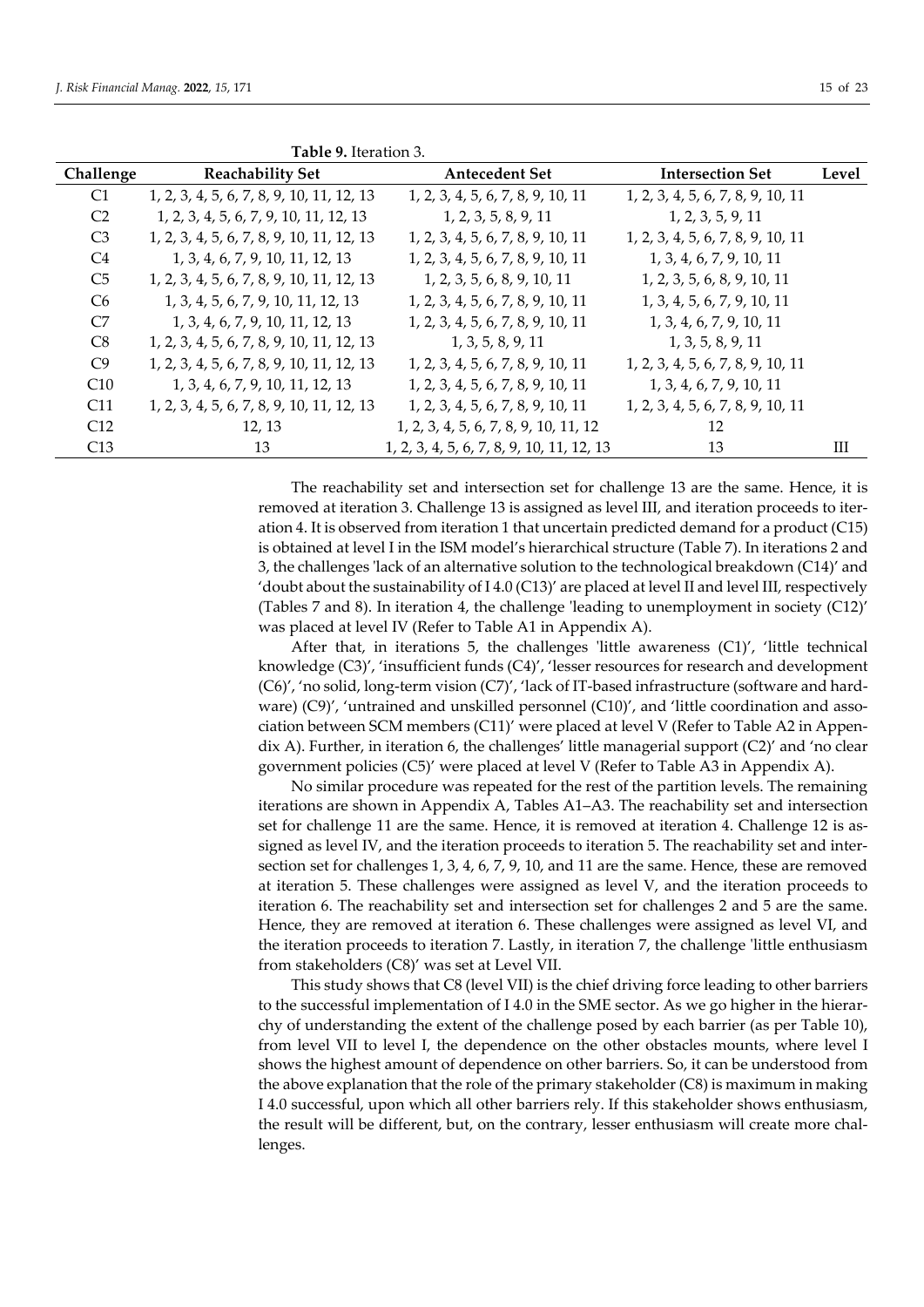| <b>Challenge Code</b> | Challenges                                                 | Level       |
|-----------------------|------------------------------------------------------------|-------------|
| C1                    | Little awareness                                           | V           |
| C <sub>2</sub>        | Little managerial support                                  | VI          |
| C <sub>3</sub>        | Little technical knowledge                                 | V           |
| C <sub>4</sub>        | Insufficient funds                                         | V           |
| C <sub>5</sub>        | No clear government policies                               | VI          |
| C <sub>6</sub>        | Lesser resources for research and development              | V           |
| C7                    | No solid, long-term vision                                 | V           |
| C8                    | Little enthusiasm from stakeholders                        | VII         |
| C9                    | Lack of IT-based infrastructure (software and hardware)    | V           |
| C10                   | Untrained and unskilled personnel                          | V           |
| C11                   | Little coordination and association between SCM members    | V           |
| C12                   | Leading to unemployment in the society                     | IV          |
| C13                   | Doubt about the sustainability of I4.0                     | Ш           |
| C14                   | Lack of alternate solutions to the technological breakdown | $_{\rm II}$ |
| C15                   | Uncertain predicted demand for a product                   |             |

**Table 10.** Final level partitions from all iterations.

# *4.4. ISM Model Construction*

An ISM hierarchy structure model was constructed based on final partition levels from all iterations for each challenge (Table 10), as shown in Figure 3. As obtained from level partitions, the barriers (C15) and (C8) are on the top and bottom level, respectively, in the ISM-based hierarchy structure model. A more detailed view of this model for all challenges is shown in Figure 3.

This study shows that uncertain predicted demand for the product (C15, level I) is a major barrier, restricting industrialists from investing and adopting I 4.0 in their units. The systems are so complex that there is no alternative solution once they break down (C14, level II). Hence, this creates doubt among them about the sustainability of I 4.0 (C13, level III). Once adopted, automation and self-production lead to massive unemployment (C12, level IV). These are entirely dependent forces and prove to be major barriers leading to the non-adoption and easy acceptance of I 4.0 in Indian SMEs. Little enthusiasm from stakeholders (C8, level VII) and little managerial support (C2, level VI) are autonomous and driving barriers leading to other barriers. These can be further analyzed with MIC-MAC analysis, explained in Section 4.5.

#### *4.5. MICMAC Analysis*

MICMAC is an acronym for Cross-Impact Matrix Multiplication Applied to Classification. This analysis depends on the multiplication features of matrices. This analysis aims to find the driving power and dependence power of challenges, which helps determine critical challenges or barriers that drive the system (Ahmad et al. 2019; Yadav and Desai 2017). As per the obtained value of driving power and dependence power, the barriers are divided into four main sections: autonomous barriers, dependent barriers, linkage barriers, and driver barriers. In MICMAC analysis, a diagram is constructed, considering barriers' driving and dependence power (Figure 4).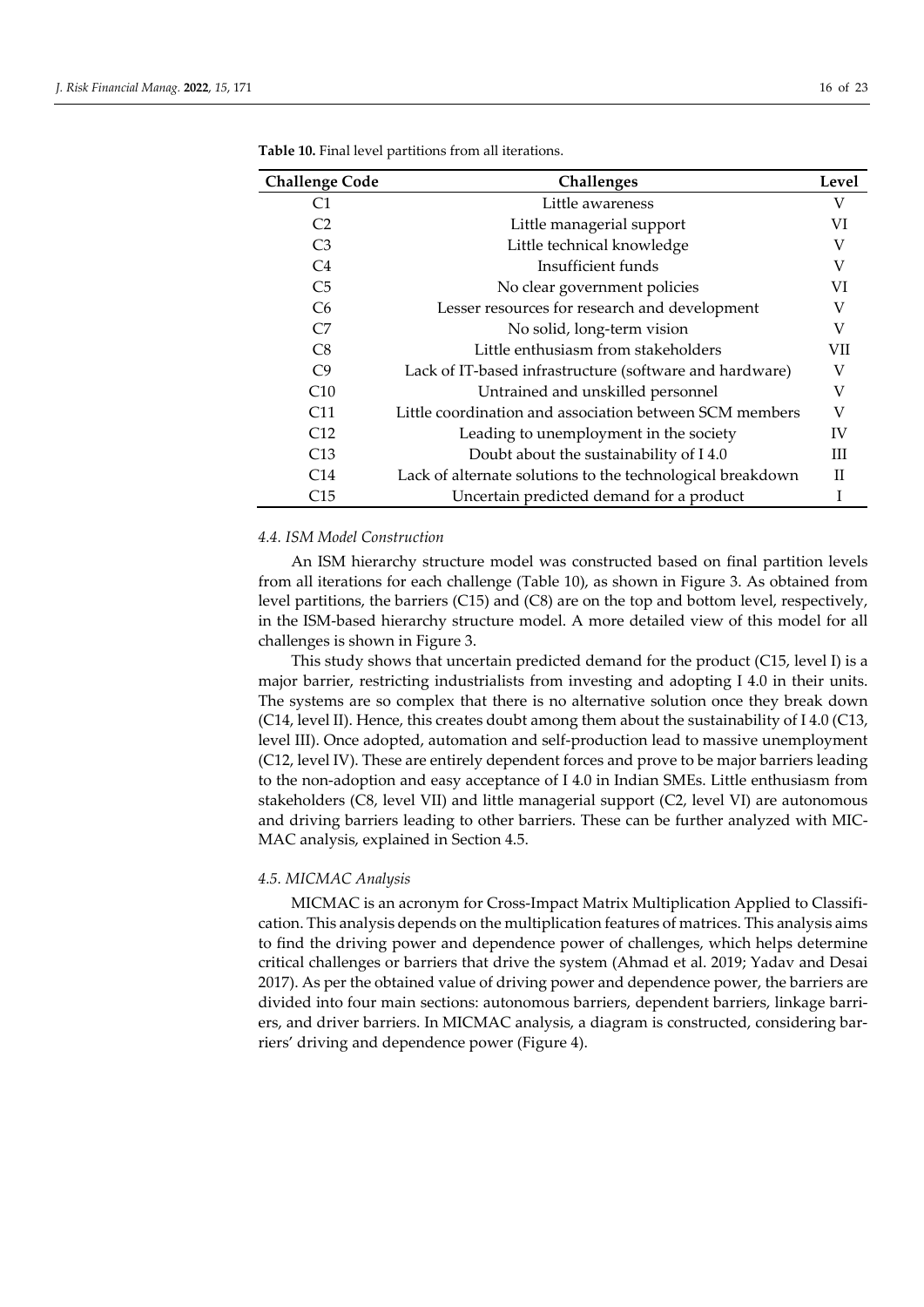

**Figure 3.** ISM model of challenges in implementing Industry 4.0 in Indian SMEs.

**Autonomous Barriers:** These barriers have frail driving power and dependence power. They have no relation with the system due to their frail linkage power with other barriers. In this study, there is no autonomous challenge. This means that all the selected barriers in this section are quite significant and help establishments complete I 4.0 as modern-era technology.

**Dependent Barriers:** These barriers have very weak driving power but strong dependence power. In this study, barriers  $(C12)$ ,  $(C13)$ ,  $(C14)$ , and  $(C15)$  were found to have strong dependence but frail driving power. Therefore, these barriers need more attention.

**Linkage Barriers:** These barriers have inviolable driving as well as dependence power. In this study, barriers such as  $(C1)$ ,  $(C3)$ ,  $(C4)$ ,  $(C5)$ ,  $(C6)$ ,  $(C7)$ ,  $(C9)$ ,  $(C10)$ , and (C11) were observed to have inviolable driving and dependence power. However, these barriers showed instability in nature. Therefore, any change in these barriers will affect other barriers, and the reverse may also happen.

**Driver Barriers:** Driver barriers are also known as independent barriers because they indicate strong driving and weak dependence power. In this study, barriers such as (C2) and (C8) demonstrated robust driving and frail dependence power, driving barriers such as 'key barriers'. The barriers of this category are of prime concern or have great importance over others.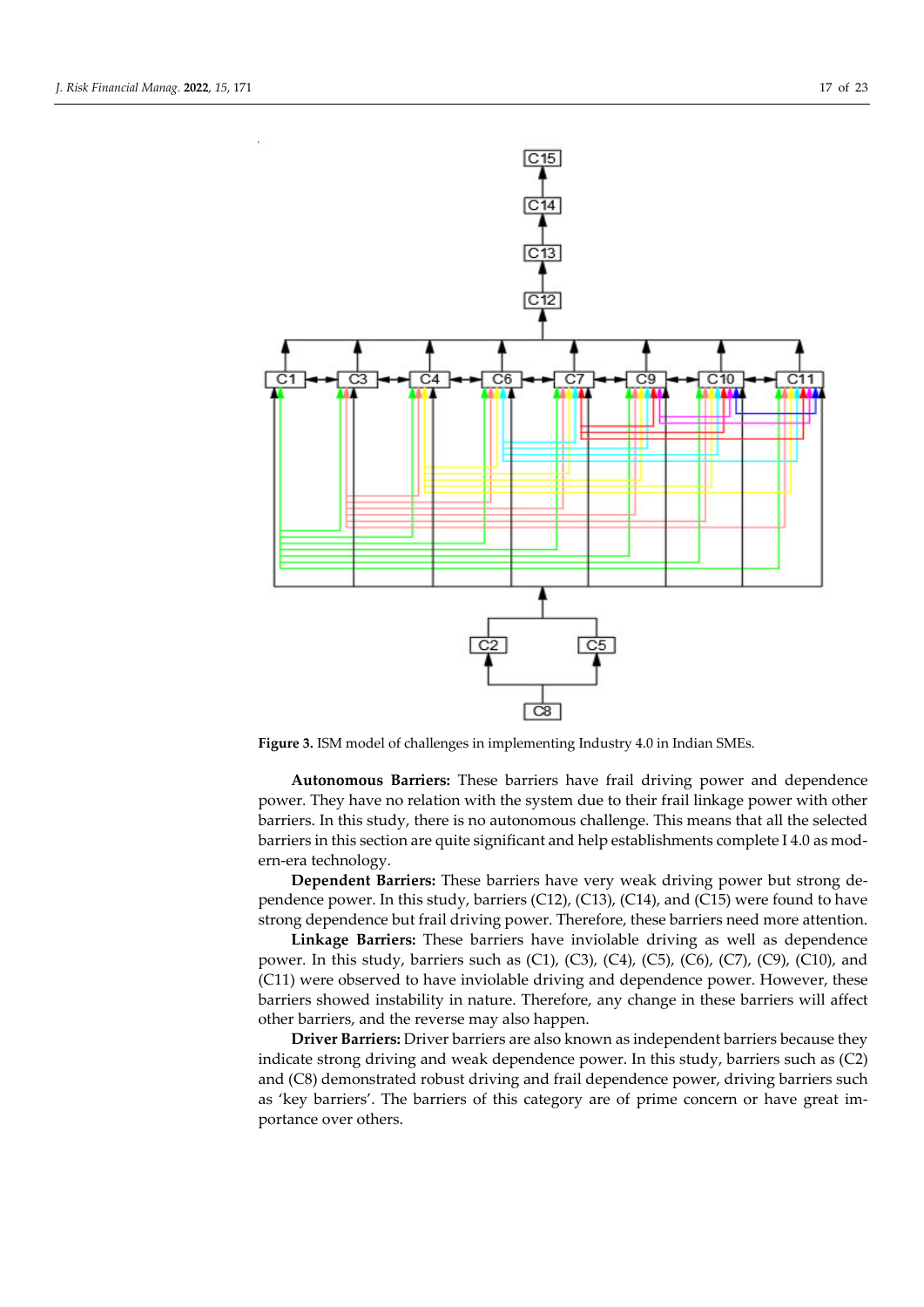

**Figure 4.** MICMAC analysis representation.

# **5. Discussion**

Modern times are challenging for Indian SMEs on the technology front. They face many barriers to adopting I 4.0 technologies. Observations of research papers show fifteen barriers affecting the adoption of smart technologies in SMEs. The authors' framework helps establish the relationship among these barriers. Therefore, the strategic team of the top management in most Indian SMEs can design effective strategies based on the observations of the current study.

The barriers are grouped into four groups of barriers to MICMAC representation (as shown in Figure 4.). Barriers identified as drivers influence the other barriers and need the urgent attention of decision-makers/top management in Indian SMEs.

From ISM analysis, the authors observed that with the absence of autonomous barriers, it could be concluded that all identified barriers significantly influence the implementation of the upcoming I 4.0 in Indian SMEs. Dependence and driving power constituting indirect relationships among these barriers, shown by MICMAC analysis to have high Fisignificance. Little enthusiasm from stakeholders and little managerial support are highly potent barriers to the ISM approach. These barriers prove to be the leading cause of dependent and affected barriers (shown in Figure 4) Little enthusiasm from stakeholders is one of the most affecting challenges, with eminent driving power and frail dependence power; this implies that this challenge strongly influences the adoption of I 4.0 technologies in Indian SMEs. The absence or little managerial support hinders the adoption of I 4.0 and proves to be a significant barrier.

These results are very close to the already published literature detailing that the lack of certainty on future market demand is a major barrier hindering SMEs' progressive inclination. The worries about technical breakdowns and the doubt about the sustainability of I 4.0 are dependent and affected barriers identified by the ISM approach and MICMAC analysis. Scholars and environmentalists spread a common wave and myth that I 4.0 will bring disruption and huge unemployment. Ultimately, the SMEs seem less keen on kicking their labor out and bringing automatic machinery in. Hence, the fear of unemployment depends upon other barriers. Other barriers, such as little awareness, little technical knowledge, insufficient funding to these SMEs, lack of solid vision, lack of IT-based infrastructure, lack of trained staff, and lack of coordination and association between SCM members, have added linkages to the non-adoption of I 4.0 in Indian SMEs. These observations imply that for the effectual promotion of I 4.0 in Indian SMEs, various driving and dependency groups' barriers should be considered an effective priority. To reduce driving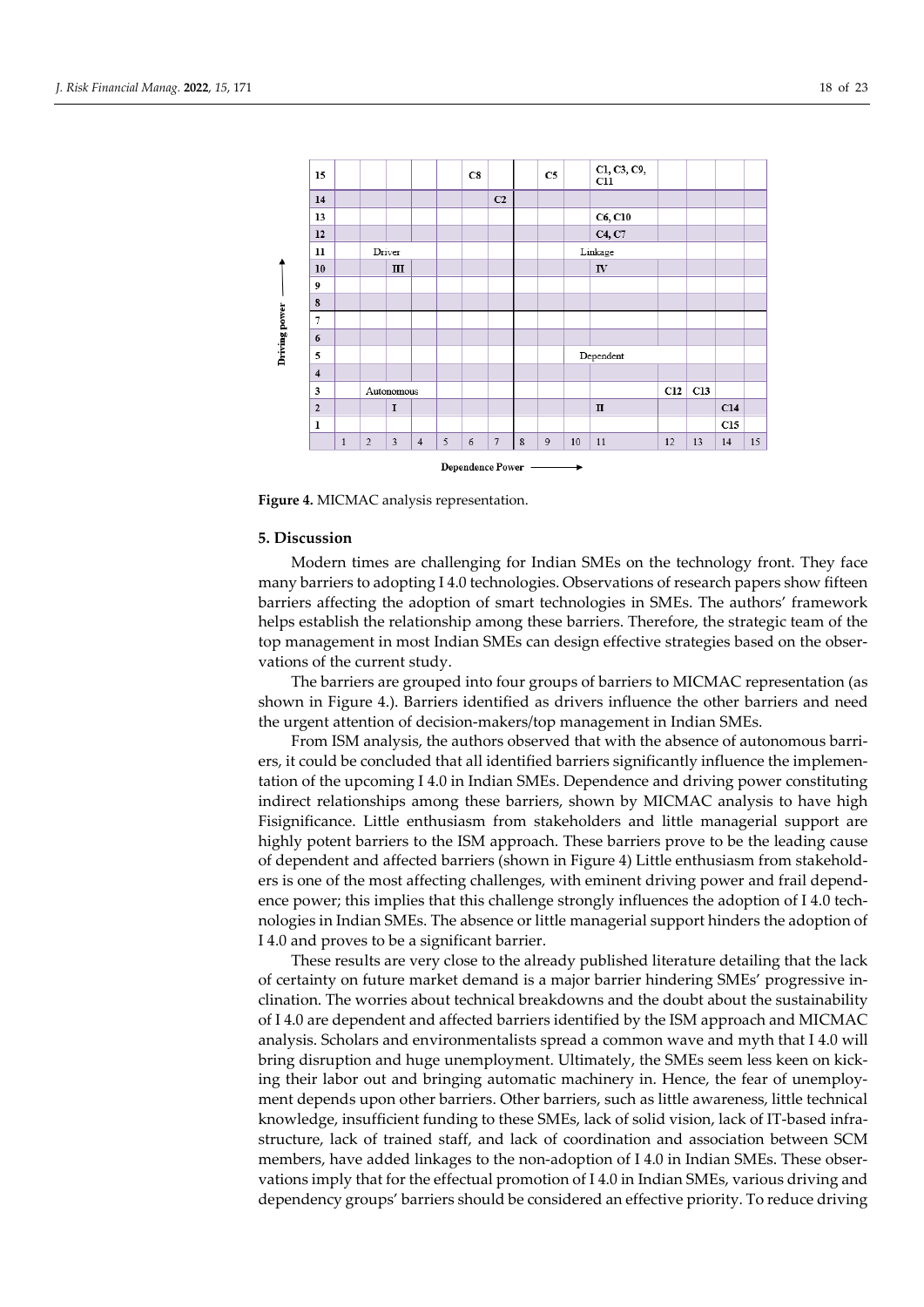and potent barriers, there is a need for Indian SMEs to develop strategies and work in coordination with their supply chain partners. These barriers can impact the other strategic choices for successful I 4.0 implementation. Observations from this study can help decision makers make strategic decisions to manage barriers affecting I 4.0 in Indian SMEs.

# *6.* **Managerial Implications, Suggestions, and Future Scope**

With the emergence of the Fourth Industrial revolution in 2011 in Germany, enhanced usage of automatic machines, robotics in several manufacturing applications, and digitalization of information, the whole world has completely changed. Almost all the manufacturing and service enterprises around the globe are adopting all of these at a faster pace to tackle sustainability. Initially, there is no doubt that a huge investment outlay is required to transform from the traditional mode to the automation mode. The present research work has theoretically familiarized the need to adopt I 4.0 in SMEs, especially in Indian territory, catering to the mounting aggregate demand of its huge population. However, it is impossible to consider the theoretical findings without understanding their practical implications. This study has shown that practical exertion is required to change the orthodox mindset of management sitting at the top management of these SMEs with continuous spasms of cognizance sessions. There is a need to explain why they should change their vision and mission with the changing business environment.

Finally, this study has made an essential contribution with its appropriate managerial implications and offers sufficient directions for the policymakers, government agencies, stakeholders involved, owners of SMEs, industrial experts, environmental experts, academics, and scholars by creating a relationship between barriers for the adoption of I 4.0 in SMEs. This study, through its findings, helps industry managers and owners in understanding the significant barriers behind their unsuccessful attempts at the adoption of I 4.0 in Indian SMEs. This study suggests that government agencies and the ministry of micro, small, and medium enterprises must help small entrepreneurs enhance their awareness, knowledge, training, and necessary support in adopting I 4.0. Once established in letter and spirit, the problem of sickness in these SMEs can be overcome, and sustainability can be ensured for the long run. This research revealed an extended scope, including other South Asian and developing nations. The present work results can be utilized by adopting dependent and independent variables in further analysis.

## **7. Conclusions**

Indian small and medium manufacturing corporations are the foremost contributors to the manufacturing sector in the modern-day scenario. However, upgrading the applied sciences used through these SMEs is additionally a want of the hour. Therefore, there is a dire need to lay down such sustainable strategies to minimize the challenges affecting I 4.0 in Indian SMEs. This study aimed to identify the major barriers to the successful implementation of I 4.0 in the Indian SME Sector. Hence, through an in-depth literature survey, the authors recognized fifteen key challenges in the present research work and analyzed these challenges with the ISM technique. After identifying the barriers, there is a need to model them in terms of independent and dependent challenges. Hence, the present investigation attempted to optimally utilize the robust technique of ISM and MIC-MAC analysis to model them. This study segregated these barriers into seven major levels based on their dependency on each other. This study found that the role of the prime stakeholder (C8) is maximum in making I 4.0 successful, upon which all other barriers rely. If this stakeholder shows enthusiasm, the result will be different, but, on the contrary, lesser enthusiasm will create more challenges. This study found that little managerial support makes the program less successful. This means if the management of these organizations is less supportive and is less interested along with other stakeholders, naturally, other barriers will receive more power and create issues. Hence, the ISM diagram was able to model them as per their dependence strength and demonstrated them adequately. In the case of SMEs, the major problem is finance for introductions such as I 4.0 in the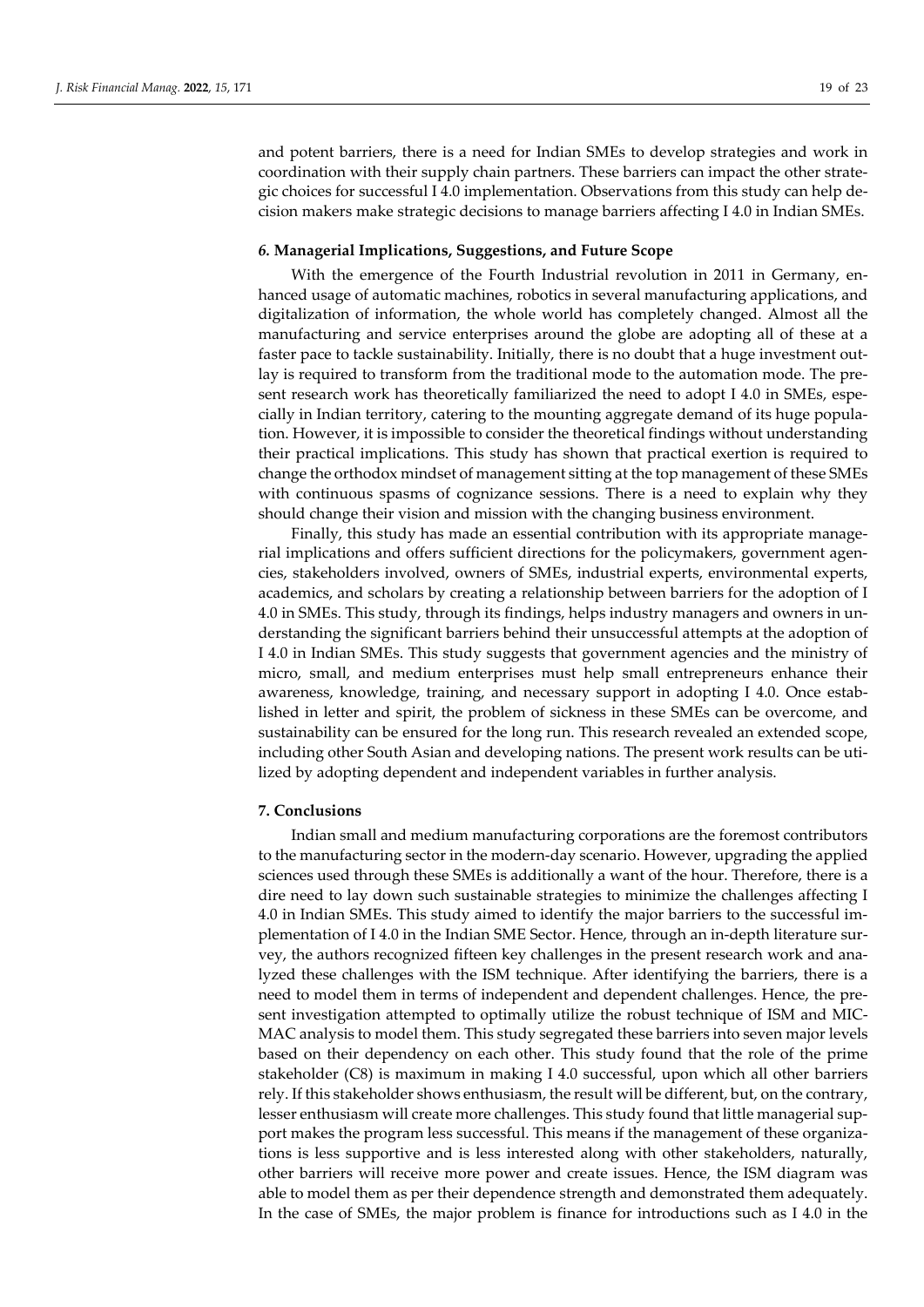modern set ups . A huge contribution still does not ensure a success story for investors. Hence, in developing nations such as India, the management of these organizations is always reluctant to invest or take a big leap. Little managerial support and motivation add fuel to the fire and make such organizations laggard rather than proactive and taking enthusiastic moves.

Even the governments of countries such as India are less-supportive contributors. Here, the role of government in public-private partnership can play a conducive role in uplifting SMEs and making them I 4.0 ready. Thus, there is a need to understand the driving, autonomous, and dependence forces and linkages for the administrative machinery sitting in power in any nation. Herein lies the role of MICMAC analysis, which helped plot these challenges in four quadrants. The present investigation, through MICMAC analysis, divided all these 15 variables into 4 sections, showing the strength and weaknesses of each force. This division will help the government and its concerned ministries to focus according to the power of the challenges posed. This study successfully derived specific valuable suggestions and observations, which are applicable scientifically in Indian scenarios and other developing nations, such as Pakistan, Bangladesh, Sri Lanka, and Nepal, facing similar challenges.

Despite valuable observations and suggestions, this study has shortcomings and limitations. First, this study only observed fifteen challenges, which may have missed some challenges due to the exhaustive survey of the existing published work. Second, the research mainly focused on the Indian scenario and only SMEs. A cross-national study in a similar area can bring better results. Third, biased opinions of the experts may have influenced questionnaire filling while selecting interrelationships between challenges. This is also an inherent limitation of ISM methodology. Finally, this study has a scope including other south Asian and developing nations. The present work results can be utilized with structural equation modeling (SEM) and multiple regression analysis (MRA).

**Author Contributions:** Conceptualization, R.K. (Raman Kumar), S.K., and H.K.B.; methodology, R.K. (Rajesh Kumar), S.K., P.G., D.Y.P., and K.G.; software, P.G., R.K. (Raman Kumar), K.G., R.K., and S.K.; validation, K.G., P.G., S.K., D.Y.P., and H.K.B.; formal analysis, P.G., K.G., and S.K.; investigation, D.Y.P., K.G., P.G., and S.K.; resources, R.K. (Raman Kumar), R.K. (Rajesh Kumar), H.K.B.; data curation, R.K. (Raman Kumar), R.K. (Rajesh Kumar), and P.G.; writing—original draft preparation, R.K. (Raman Kumar) and R.K. (Rajesh Kumar); writing—review and editing, S.K., H.K.B., K.G., D.Y.P., and P.G.; visualization, H.K.B.; supervision, R.K. (Raman Kumar), R.K. (Rajesh Kumar), H.K.B., and S.K.; project administration, R.K. (Raman Kumar) and H.K.B.; funding acquisition, D.Y.P. and K.G. All authors have read and agreed to the published version of the manuscript.

**Funding:** This research received no external funding.

**Institutional Review Board Statement:** Not applicable.

**Informed Consent Statement:** Not applicable.

**Data Availability Statement:** Not applicable.

**Conflicts of Interest:** The authors declare no conflicts of interest.

#### **Appendix A**

**Table A1.** Iteration 4.

| Challenge      | <b>Reachability Set</b>               | <b>Antecedent Set</b>             | <b>Intersection Set</b>           | Level |
|----------------|---------------------------------------|-----------------------------------|-----------------------------------|-------|
| C1             | 1, 2, 3, 4, 5, 6, 7, 8, 9, 10, 11, 12 | 1, 2, 3, 4, 5, 6, 7, 8, 9, 10, 11 | 1, 2, 3, 4, 5, 6, 7, 8, 9, 10, 11 |       |
| C <sub>2</sub> | 1, 2, 3, 4, 5, 6, 7, 9, 10, 11, 12    | 1, 2, 3, 5, 8, 9, 11              | 1, 2, 3, 5, 9, 11                 |       |
| C <sub>3</sub> | 1, 2, 3, 4, 5, 6, 7, 8, 9, 10, 11, 12 | 1, 2, 3, 4, 5, 6, 7, 8, 9, 10, 11 | 1, 2, 3, 4, 5, 6, 7, 8, 9, 10, 11 |       |
| C <sub>4</sub> | 1, 3, 4, 6, 7, 9, 10, 11, 12          | 1, 2, 3, 4, 5, 6, 7, 8, 9, 10, 11 | 1, 3, 4, 6, 7, 9, 10, 11          |       |
| C <sub>5</sub> | 1, 2, 3, 4, 5, 6, 7, 8, 9, 10, 11, 12 | 1, 2, 3, 5, 6, 8, 9, 10, 11       | 1, 2, 3, 5, 6, 8, 9, 10, 11       |       |
| C <sub>6</sub> | 1, 3, 4, 5, 6, 7, 9, 10, 11, 12       | 1, 2, 3, 4, 5, 6, 7, 8, 9, 10, 11 | 1, 3, 4, 5, 6, 7, 9, 10, 11       |       |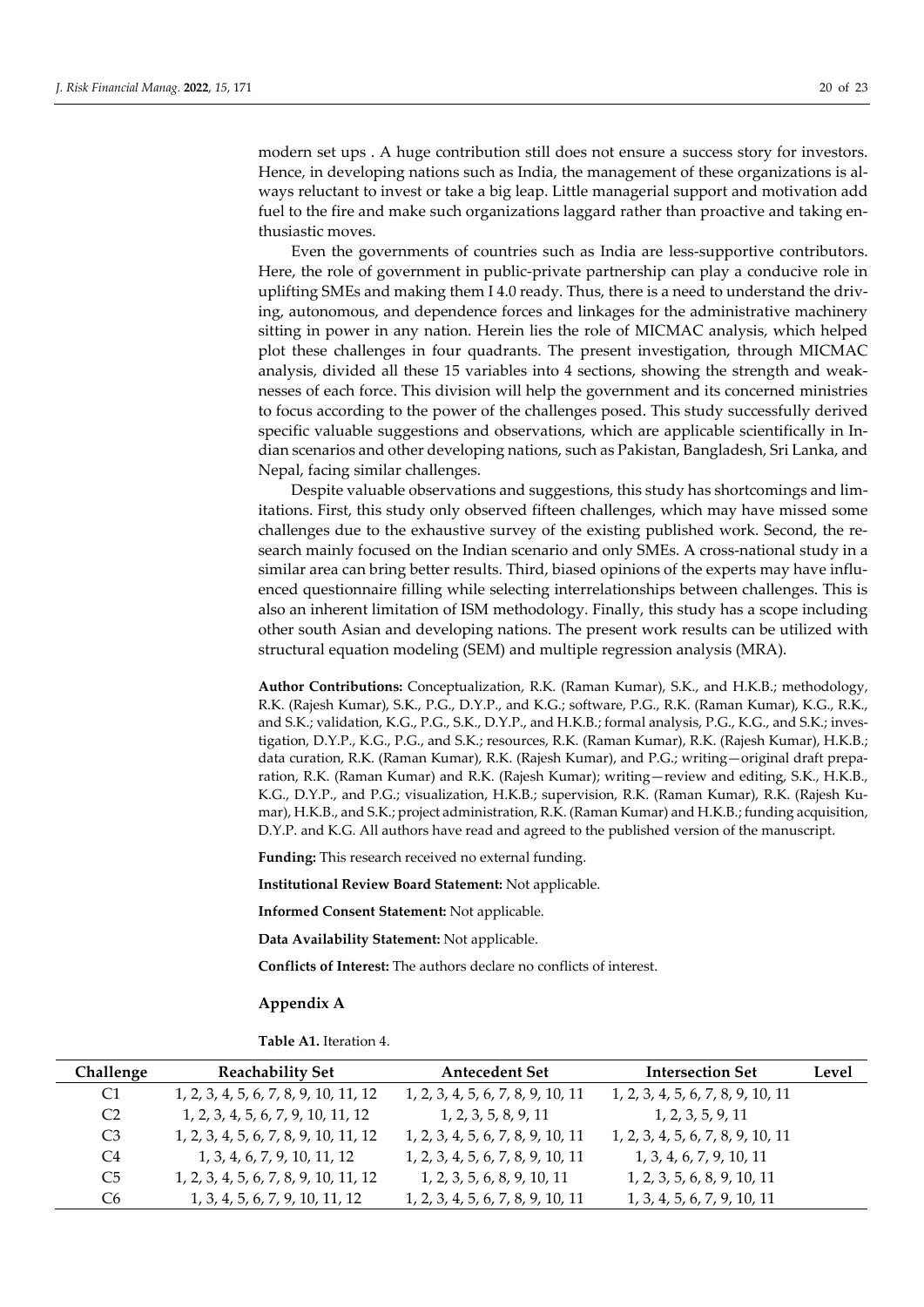| C7              | 1, 3, 4, 6, 7, 9, 10, 11, 12          | 1, 2, 3, 4, 5, 6, 7, 8, 9, 10, 11     | 1, 3, 4, 6, 7, 9, 10, 11          |    |
|-----------------|---------------------------------------|---------------------------------------|-----------------------------------|----|
| C <sub>8</sub>  | 1, 2, 3, 4, 5, 6, 7, 8, 9, 10, 11, 12 | 1, 3, 5, 8, 9, 11                     | 1, 3, 5, 8, 9, 11                 |    |
| C9              | 1, 2, 3, 4, 5, 6, 7, 8, 9, 10, 11, 12 | 1, 2, 3, 4, 5, 6, 7, 8, 9, 10, 11     | 1, 2, 3, 4, 5, 6, 7, 8, 9, 10, 11 |    |
| C10             | 1, 3, 4, 6, 7, 9, 10, 11, 12          | 1, 2, 3, 4, 5, 6, 7, 8, 9, 10, 11     | 1, 3, 4, 6, 7, 9, 10, 11          |    |
| C <sub>11</sub> | 1, 2, 3, 4, 5, 6, 7, 8, 9, 10, 11, 12 | 1, 2, 3, 4, 5, 6, 7, 8, 9, 10, 11     | 1, 2, 3, 4, 5, 6, 7, 8, 9, 10, 11 |    |
| C12             | 12                                    | 1, 2, 3, 4, 5, 6, 7, 8, 9, 10, 11, 12 | 12                                | IV |

# **Table A2.** Iteration 5.

| Factors        | <b>Reachability Set</b>           | <b>Antecedent Set</b>             | Intersection set                  | Level |
|----------------|-----------------------------------|-----------------------------------|-----------------------------------|-------|
| C1             | 1, 2, 3, 4, 5, 6, 7, 8, 9, 10, 11 | 1, 2, 3, 4, 5, 6, 7, 8, 9, 10, 11 | 1, 2, 3, 4, 5, 6, 7, 8, 9, 10, 11 | V     |
| C <sub>2</sub> | 1, 2, 3, 4, 5, 6, 7, 9, 10, 11    | 1, 2, 3, 5, 8, 9, 11              | 1, 2, 3, 5, 9, 11                 |       |
| C <sub>3</sub> | 1, 2, 3, 4, 5, 6, 7, 8, 9, 10, 11 | 1, 2, 3, 4, 5, 6, 7, 8, 9, 10, 11 | 1, 2, 3, 4, 5, 6, 7, 8, 9, 10, 11 | V     |
| C4             | 1, 3, 4, 6, 7, 9, 10, 11          | 1, 2, 3, 4, 5, 6, 7, 8, 9, 10, 11 | 1, 3, 4, 6, 7, 9, 10, 11          | V     |
| C <sub>5</sub> | 1, 2, 3, 4, 5, 6, 7, 8, 9, 10, 11 | 1, 2, 3, 5, 6, 8, 9, 10, 11       | 1, 2, 3, 5, 6, 8, 9, 10, 11       |       |
| C <sub>6</sub> | 1, 3, 4, 5, 6, 7, 9, 10, 11       | 1, 2, 3, 4, 5, 6, 7, 8, 9, 10, 11 | 1, 3, 4, 5, 6, 7, 9, 10, 11       | V     |
| C7             | 1, 3, 4, 6, 7, 9, 10, 11          | 1, 2, 3, 4, 5, 6, 7, 8, 9, 10, 11 | 1, 3, 4, 6, 7, 9, 10, 11          | V     |
| C <sub>8</sub> | 1, 2, 3, 4, 5, 6, 7, 8, 9, 10, 11 | 1, 3, 5, 8, 9, 11                 | 1, 3, 5, 8, 9, 11                 |       |
| C9             | 1, 2, 3, 4, 5, 6, 7, 8, 9, 10, 11 | 1, 2, 3, 4, 5, 6, 7, 8, 9, 10, 11 | 1, 2, 3, 4, 5, 6, 7, 8, 9, 10, 11 | V     |
| C10            | 1, 3, 4, 6, 7, 9, 10, 11          | 1, 2, 3, 4, 5, 6, 7, 8, 9, 10, 11 | 1, 3, 4, 6, 7, 9, 10, 11          | V     |
| C11            | 1, 2, 3, 4, 5, 6, 7, 8, 9, 10, 11 | 1, 2, 3, 4, 5, 6, 7, 8, 9, 10, 11 | 1, 2, 3, 4, 5, 6, 7, 8, 9, 10, 11 | V     |

**Table A3.** Iteration 6.

| <b>Factors</b> | <b>Reachability Set</b> | <b>Antecedent Set</b> | Intersection set | Level |
|----------------|-------------------------|-----------------------|------------------|-------|
|                | 2, 5                    | 2, 5, 8               | 2,5              |       |
| C <sub>5</sub> | 2, 5, 8                 | 2, 5, 8               | 2, 5, 8          |       |
| C8             | 2, 5, 8                 | 5, 8                  | 5, 8             |       |

**Table A4.** Iteration 7.

| Factors | <b>Reachability Set</b> | <b>Antecedent Set</b> | Intersection Set | Level |
|---------|-------------------------|-----------------------|------------------|-------|
|         |                         |                       |                  |       |

# **References**

- Ahmad, Mahmood, Xiao-Wei Tang, Jiang-Nan Qiu, and Feezan Ahmad. 2019. Interpretive Structural Modeling and MICMAC Analysis for Identifying and Benchmarking Significant Factors of Seismic Soil Liquefaction. *Applied Sciences* 9: 233.
- Almada-Lobo, Francisco. 2016. The Industry 4.0 revolution and the future of Manufacturing Execution Systems (MES). *Journal of Innovation Management* 3: 16–21.
- Battaglia, Daniele, Paolo Neirotti, and Emilio Paolucci. 2018. The role of R&D investments and export on SMEs' growth: A domain ambidexterity perspective. *Management Decision* 56: 1883–903.
- Chonsawat, Nilubon, and Apichat Sopadang. 2020. Defining SMEs' 4.0 Readiness Indicators. *Applied Sciences* 10: 8998.
- Dalmarco, Gustavo, Filipa R. Ramalho, Ana C. Barros, and Antonio L. Soares. 2019. Providing industry 4.0 technologies: The case of a production technology cluster. *The Journal of High Technology Management Research* 30: 100355. https://doi.org/10.1016/j.hitech.2019.100355.
- Diabat, Ali, and Kannan Govindan. 2011. An analysis of the drivers affecting the implementation of green supply chain management. *Resources, Conservation and Recycling* 55: 659–67. https://doi.org/10.1016/j.resconrec.2010.12.002.
- Dutta, Gautam, Ravinder Kumar, Rahul Sindhwani, and Rajesh Kumar Singh. 2020. Digital transformation priorities of India's discrete manufacturing SMEs—A conceptual study in perspective of Industry 4.0. *Competitiveness Review: An International Business Journal* 30: 289–314.
- Farris, Donald. R., and Andrew P. Sage. 1975. On the use of interpretive structural modeling for worth assessment. *Computers Electrical Engineering* 2: 149–74.
- Feng, Lei, Xuehui Zhang, and Kaige Zhou. 2018. Current problems in China's manufacturing and countermeasures for industry 4.0. *EURASIP Journal on Wireless Communications Networking* 2018: 1–6.
- Haug, Anders, Søren Graungaard Pedersen, and Jan Stentoft Arlbjørn. 2011. IT readiness in small and medium-sized enterprises. *Industrial Management & Data Systems* 111: 490–508.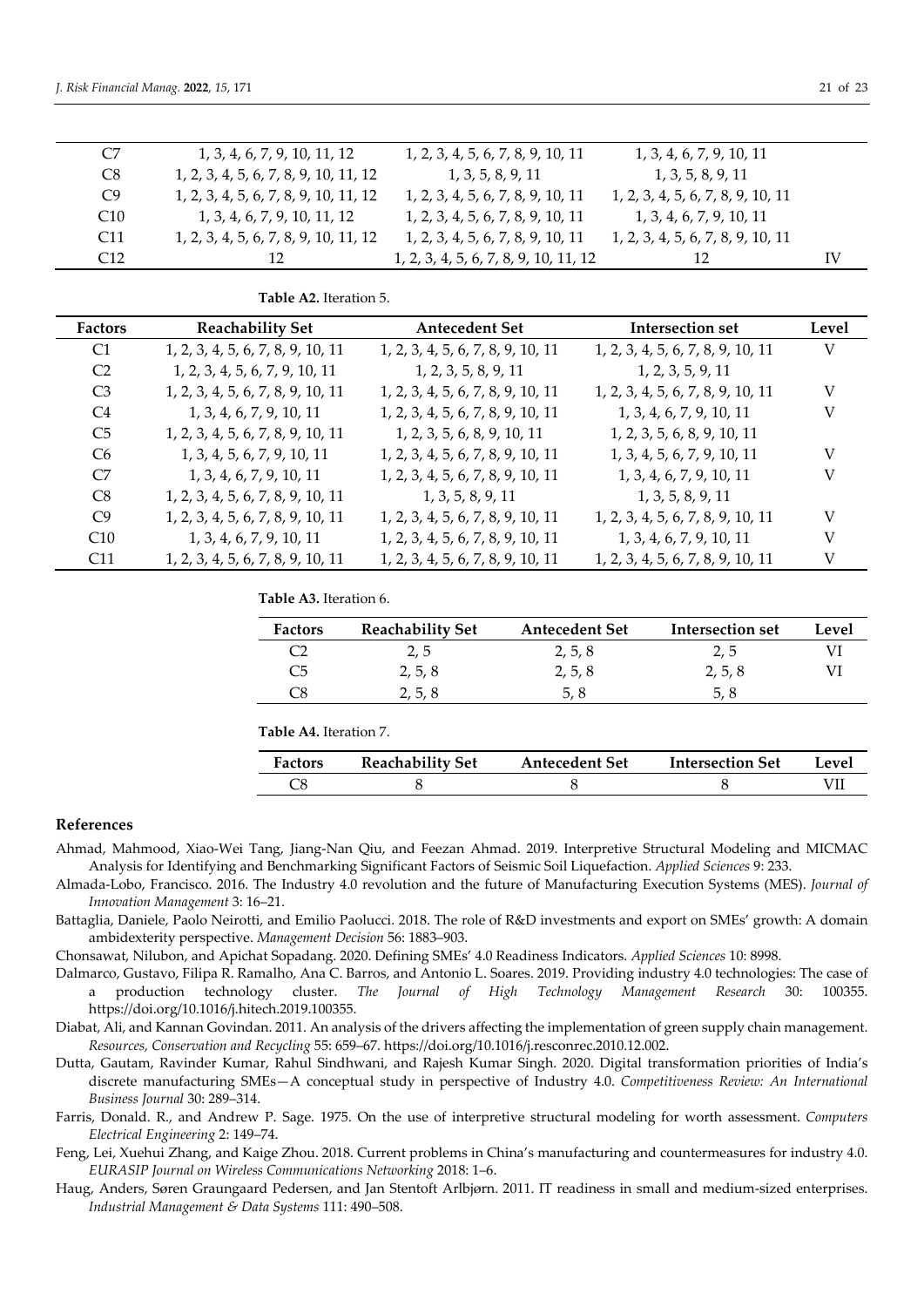- Hofmann, Erik, and Marco Rüsch. 2017. Industry 4.0 and the current status as well as future prospects on logistics. *Computers in Industry* 89: 23–34. https://doi.org/10.1016/j.compind.2017.04.002.
- Jain, Sanjay, Guodong Shao, and Seung-Jun Shin. 2016. Virtual factory based data analytics. Paper presented at the 2016 12th IEEE International Conference on Control and Automation (ICCA), Kathmandu, Nepal, June 1–3.
- Jain, Sanjay, Guodong Shao, and Seung-Jun Shin. 2017. Manufacturing data analytics using a virtual factory representation. *International Journal of Production Research* 55: 5450–64.
- Janssen, Marijn, Sunil Luthra, Sachin Mangla, Nripendra P. Rana, and Yogesh K. Dwivedi. 2019. Challenges for adopting and implementing IoT in smart cities. *Internet Research* 29: 1589–616.
- Kamble, Sachin S., Angappa Gunasekaran, and Rohit Sharma. 2018. Analysis of the driving and dependence power of barriers to adopt industry 4.0 in Indian manufacturing industry. *Computers in Industry* 101: 107–19. https://doi.org/10.1016/j.compind.2018.06.004.
- Kaswan, Mahender Singh, and Rajeev Rathi. 2019. Analysis and modeling the enablers of Green Lean Six Sigma implementation using Interpretive Structural Modeling. *Journal of Cleaner Production* 231: 1182–91. https://doi.org/10.1016/j.jclepro.2019.05.253.
- Kumar, Raman, Abhishek Bhattacherjee, Angad Deep Singh, Sunpreet Singh, and Catalin I. Pruncu. 2020a. Selection of portable hard disk drive based upon weighted aggregated sum product assessment method: A case of Indian market. *Measurement and Control* 53: 1218–30.
- Kumar, Raman, and Pankaj Goel. 2021. Exploring the Domain of Interpretive Structural Modelling (ISM) for Sustainable Future Panorama: A Bibliometric and Content Analysis. *Archives of Computational Methods in Engineering* 1–30. https://doi.org/10.1007/s11831-021-09675-7.
- Kumar, Raman, Harish Kumar Banga, and Harpreet Kaur. 2020b. Internet of Things-Supported Smart City Platform. *IOP Conference Series: Materials Science and Engineering* 955: 012003.
- Kumar, Raman, Paramjit Singh Bilga, and Sehijpal Singh. 2017. Multi objective optimization using different methods of assigning weights to energy consumption responses, surface roughness and material removal rate during rough turning operation. *Journal of Cleaner Production* 164: 45–57.
- Kumar, Vikas, Ihsan Sezersan, Jose Arturo Garza-Reyes, Ernesto D. R. S. Gonzalez, and Moh'd Anwer Al-Shboul. 2019. Circular economy in the manufacturing sector: Benefits, opportunities and barriers. *Management Decision* 57: 1067–86.
- Lee, Jay, Behrad Bagheri, and Hung-An Kao. 2015. A Cyber-Physical Systems architecture for Industry 4.0-based manufacturing systems. *Manufacturing Letters* 3: 18–23. https://doi.org/10.1016/j.mfglet.2014.12.001.
- Luthra, Sunil, and Sachin Kumar Mangla. 2018. Evaluating challenges to Industry 4.0 initiatives for supply chain sustainability in emerging economies. *Process Safety and Environmental Protection* 117: 168–79. https://doi.org/10.1016/j.psep.2018.04.018.
- Mandal, Anukul, and S. G. Deshmukh. 1994. Vendor Selection Using Interpretive Structural Modelling (ISM). *International Journal of Operations & Production Management* 14: 52–59.
- Marques, Maria, Carlos Agostinho, Gregory Zacharewicz, and Ricardo Jardim-Gonçalves. 2017. Decentralized decision support for intelligent manufacturing in Industry 4.0. *Journal of Ambient Intelligence and Smart Environments* 9: 299–313.
- Mishra, Shraddha, Surya Prakash Singh, John Johansen, Yang Cheng, and Sami Farooq. 2019. Evaluating indicators for international manufacturing network under circular economy. *Management Decision* 57: 811–39.
- Öner, Sultan Ceren, Mahir Öner, Alp Ustundag, and Emre Cevikcan. 2018. A Conceptual Framework for Industry 4.0. In *Springer Series in Advanced Manufacturing.* Cham: Springer, pp. 3–23.
- Pech, Martin, and Jaroslav Vrchota. 2020. Classification of Small- and Medium-Sized Enterprises Based on the Level of Industry 4.0 Implementation. *Applied Sciences* 10: 5150.
- Pech, Martin, and Jaroslav Vrchota. 2022. The Product Customization Process in Relation to Industry 4.0 and Digitalization. *Processes* 10: 539.
- Pedersen, Mikkel Rath, Lazaros Nalpantidis, Rasmus Skovgaard Andersen, Casper Schou, Simon Bøgh, Volker Krüger, and Ole Madsen. 2016. Robot skills for manufacturing: From concept to industrial deployment. *Robotics and Computer-Integrated Manufacturing* 37: 282–91.
- Pellicciari, Marcello, Angelo O. Andrisano, Francesco Leali, and Alberto Vergnano. 2009. Engineering method for adaptive manufacturing systems design. *International Journal on Interactive Design and Manufacturing (IJIDeM)* 3: 81–91.
- Pfohl, Hans-Christian, Burak Yahsi, and Tamer Kurnaz. 2017. Concept and diffusion-factors of industry 4.0 in the supply chain. In *Dynamics in Logistics*. Cham: Springer, pp. 381–90.
- Phuyal, Sudip, Diwakar Bista, and Rabindra Bista. 2020. Challenges, Opportunities and Future Directions of Smart Manufacturing: A State of Art Review. *Sustainable Futures* 2: 100023. https://doi.org/10.1016/j.sftr.2020.100023.
- Prajapati, Himanshu, Ravi Kant, and Ravi Shankar. 2019. Prioritizing the solutions of reverse logistics implementation to mitigate its barriers: A hybrid modified SWARA and WASPAS approach. *Journal of Cleaner Production* 240: 118219.
- Rüßmann, Michael, Markus Lorenz, Philipp Gerbert, Manuela Waldner, Jan Justus, Pascal Engel, and Michael Harnisch. 2015. Industry 4.0: The future of productivity and growth in manufacturing industries. *Boston Consulting Group* 9: 54–89.
- Rajput, Shubhangini, and Surya Prakash Singh. 2019. Identifying Industry 4.0 IoT enablers by integrated PCA-ISM-DEMATEL approach. *Management Decision* 57: 1784–817.
- Satapathy, Suchismita. 2017. An analysis of barriers for plastic recycling in the Indian plastic industry. *Benchmarking: An International Journal* 24: 415–30.